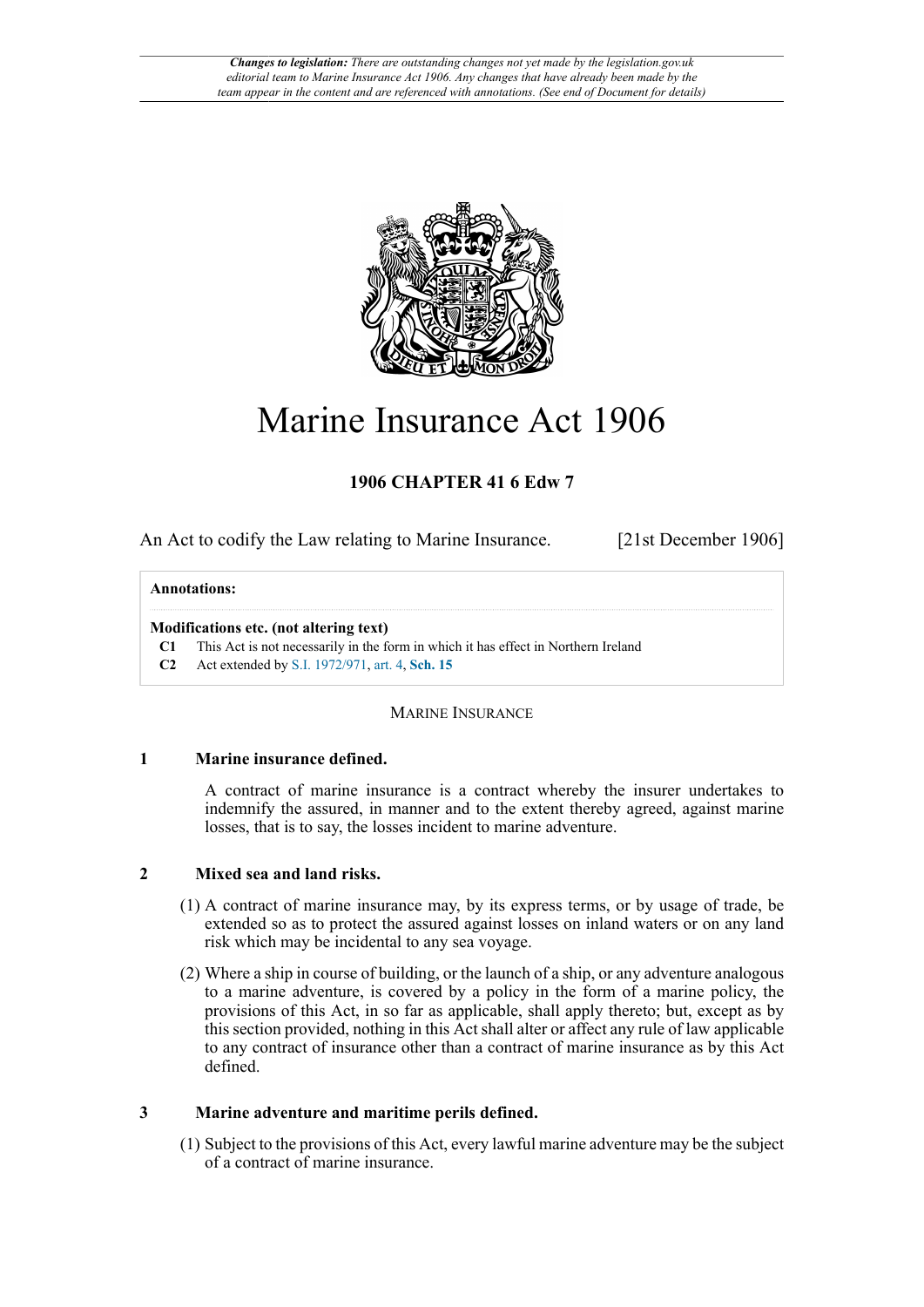(2) In particular there is a marine adventure where—

- (a) Any ship goods or other moveables are exposed to maritime perils. Such property is in this Act referred to as "insurable property";
- (b) The earning or acquisition of any freight, passage money, commission, profit, or other pecuniary benefit, or the security for any advances, loan, or disbursements, is endangered by the exposure of insurable property to maritime perils;
- (c) Any liability to a third party may be incurred by the owner of, or other person interested in or responsible for, insurable property, by reason of maritime perils.

"Maritime perils" means the perils consequent on, or incidental to, the navigation of the sea, that is to say, perils of the seas, fire, war perils, pirates, rovers, thieves, captures, seisures, restraints, and detainments of princes and peoples, jettisons, barratry, and any other perils, either of the like kind or which may be designated by the policy.

### INSURABLE INTEREST

### **4 Avoidance of wagering or gaming contracts.**

(1) Every contract of marine insurance by way of gaming or wagering is void.

- (2) A contract of marine insurance is deemed to be a gaming or wagering contract—
	- (a) Where the assured has not an insurable interest as defined by this Act, and the contract is entered into with no expectation of acquiring such an interest; or
	- (b) Where the policy is made "interest or no interest," or "without further proof of interest than the policy itself," or "without benefit of salvage to the insurer," or subject to any other like term:

Provided that, where there is no possibility of salvage, a policy may be effected without benefit of salvage to the insurer.

### **5 Insurable interest defined.**

- (1) Subject to the provisions of this Act, every person has an insurable interest who is interested in a marine adventure.
- (2) In particular a person is interested in a marine adventure where he stands in any legal or equitable relation to the adventure or to any insurable property at risk therein, in consequence of which he may benefit by the safety or due arrival of insurable property, or may be prejudiced by its loss, or by damage thereto, or by the detention thereof, or may incur liability in respect thereof.

### **6 When interest must attach.**

the insurer was not.

(1) The assured must be interested in the subject-matter insured at the time of the loss though he need not be interested when the insurance is effected: Provided that where the subject-matter is insured "lost or not lost," the assured may recover although he may not have acquired his interest until after the loss, unless at the time of effecting the contract of insurance the assured was aware of the loss, and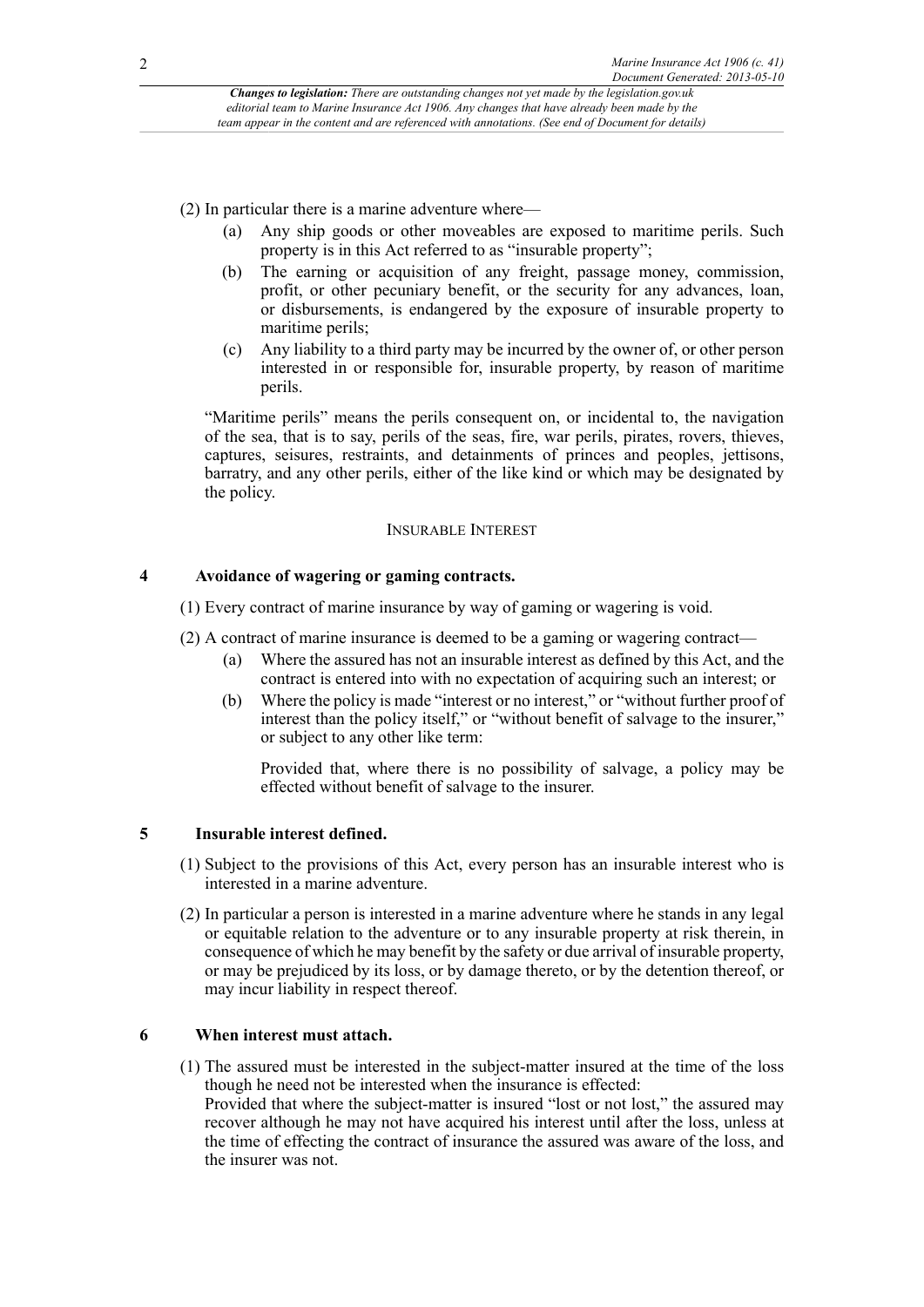(2) Where the assured has no interest at the time of the loss, he cannot acquire interest by any act or election after he is aware of the loss.

### **7 Defeasible or contingent interest.**

- (1) A defeasible interest is insurable, as also is a contingent interest.
- (2) In particular, where the buyer of goods has insured them, he has an insurable interest, notwithstanding that he might, at his election, have rejected the goods, or have treated them as at the seller's risk, by reason of the latter's delay in making delivery or otherwise.

### **8 Partial interest.**

A partial interest of any nature is insurable.

### **9 Re-insurance.**

- (1) The insurer under a contract of marine insurance has an insurable interest in his risk, and may re-insure in respect of it.
- (2) Unless the policy otherwise provides, the original assured has no right or interest in respect of such re-insurance.

### **10 Bottomry.**

The lender of money on bottomry or respondentia has an insurable interest in respect of the loan.

### **11 Master's and seamen's wages.**

The master or any member of the crew of a ship has an insurable interest in respect of his wages.

### **12 Advance freight.**

In the case of advance freight, the person advancing the freight has an insurable interest, in so far as such freight is not repayable in case of loss.

### **13 Charges of insurance.**

The assured has an insurable interest in the charges of any insurance which he may effect.

### **14 Quantum of interest.**

(1) Where the subject-matter insured is mortgaged, the mortgagor has an insurable interest in the full value thereof, and the mortgagee has an insurable interest in respect of any sum due or to become due under the mortgage.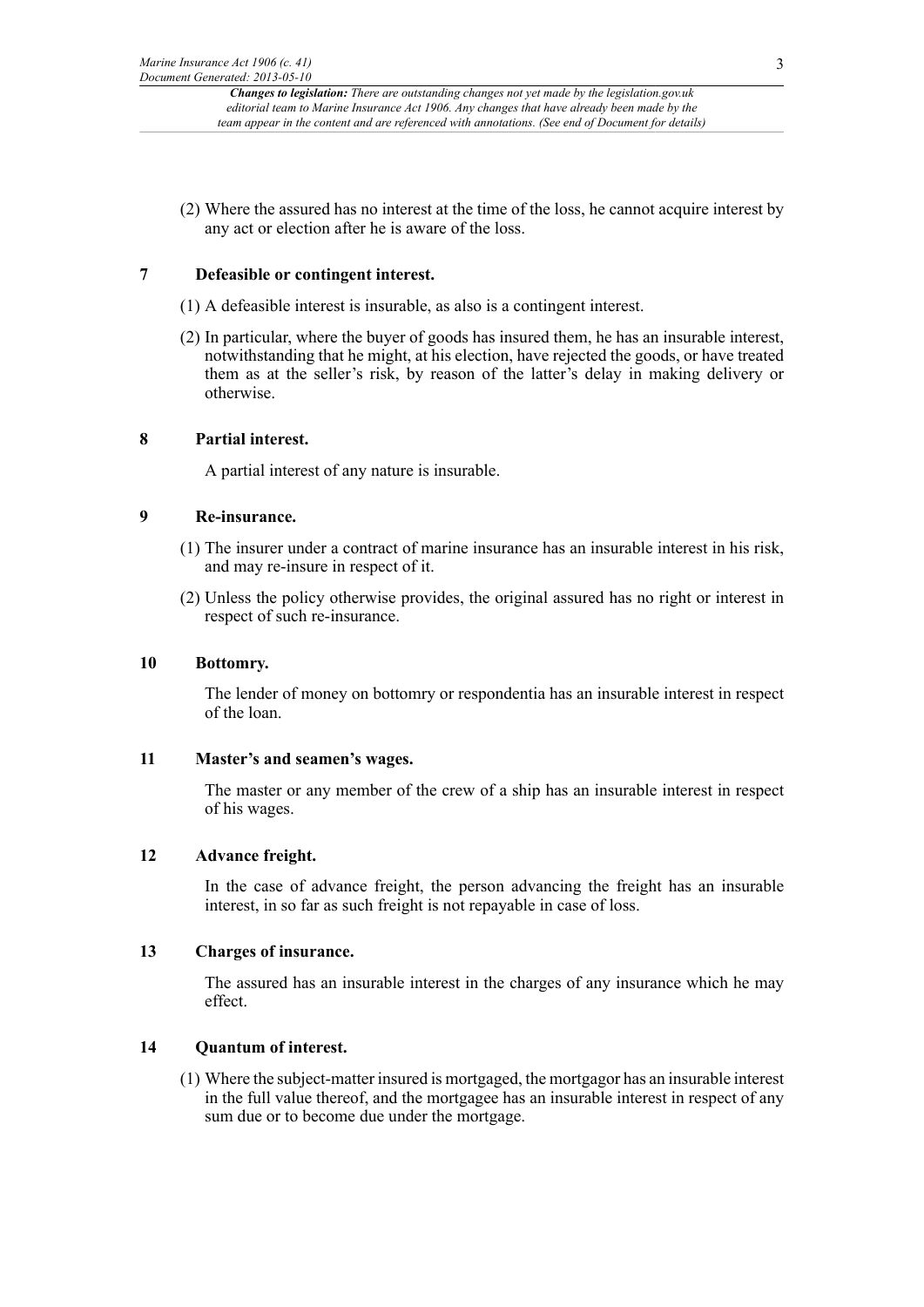- (2) A mortgagee, consignee, or other person having an interest in the subject-matter insured may insure on behalf and for the benefit of other persons interested as well as for his own benefit.
- (3) The owner of insurable property has an insurable interest in respect of the full value thereof, notwithstanding that some third person may have agreed, or be liable, to indemnify him in case of loss.

### **15 Assignment of interest.**

Where the assured assigns or otherwise parts with his interest in the subject-matter insured, he does not thereby transfer to the assignee his rights under the contract of insurance, unless there be an express or implied agreement with the assignee to that effect.

But the provisions of this section do not affect a transmission of interest by operation of law.

#### INSURABLE VALUE

### **16 Measure of insurable value.**

Subject to any express provision or valuation in the policy, the insurable value of the subject-matter insured must be ascertained as follows:—

- (1) In insurance on ship, the insurable value is the value, at the commencement of the risk, of the ship, including her outfit, provisions and stores for the officers and crew, money advanced for seamen's wages, and other disbursements (if any) incurred to make the ship fit for the voyage or adventure contemplated by the policy, plus the charges of insurance upon the whole:The insurable value, in the case of a steamship, includes also the machinery, boilers, and coals and engine stores if owned by the assured, and, in the case of a ship engaged in a special trade, the ordinary fittings requisite for that trade:
- (2) In insurance on freight, whether paid in advance or otherwise, the insurable value is the gross amount of the freight at the risk of the assured, plus the charges of insurance:
- (3) In insurance on goods or merchandise, the insurable value is the prime cost of the property insured, plus the expenses of and incidental to shipping and the charges of insurance upon the whole:
- (4) In insurance on any other subject-matter, the insurable value is the amount at the risk of the assured when the policy attaches, plus the charges of insurance.

#### DISCLOSURE AND REPRESENTATIONS

#### **17 Insurance is uberrimæ fidei.**

A contract of marine insurance is a contract based upon the utmost good faith, and, if the utmost good faith be not observed by either party, the contract may be avoided by the other party.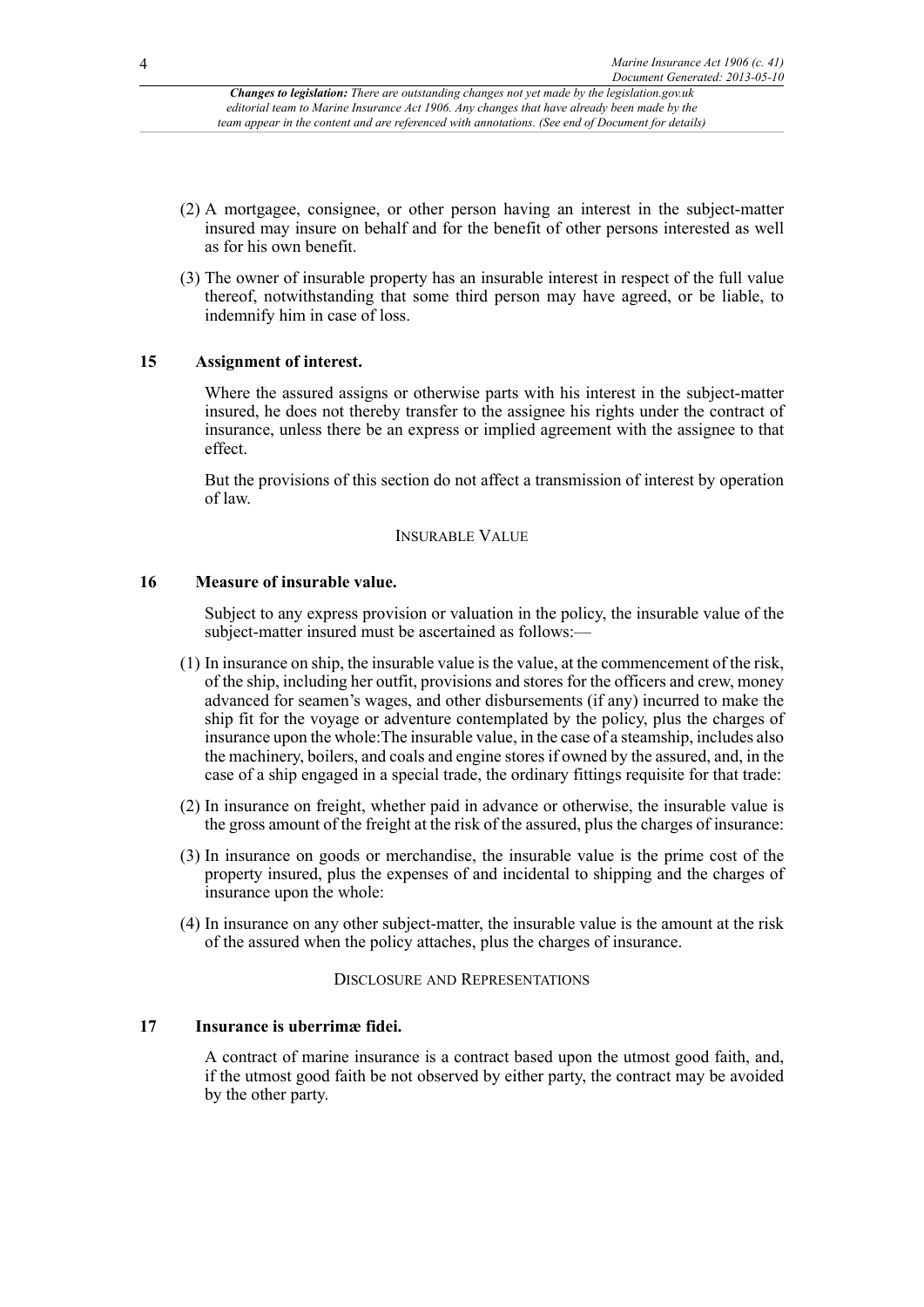### **18 Disclosure by assured.**

- (1) Subject to the provisions of this section, the assured must disclose to the insurer, before the contract is concluded, every material circumstance which is known to the assured, and the assured is deemed to know every circumstance which, in the ordinary course of business, ought to be known by him. If the assured fails to make such disclosure, the insurer may avoid the contract.
- (2) Every circumstance is material which would influence the judgment of a prudent insurer in fixing the premium, or determining whether he will take the risk.
- (3) In the absence of inquiry the following circumstances need not be disclosed, namely: —
	- (a) Any circumstance which diminishes the risk;
	- (b) Any circumstance which is known or presumed to be known to the insurer. The insurer is presumed to know matters of common notoriety or knowledge, and matters which an insurer in the ordinary course of his business, as such, ought to know;
	- (c) Any circumstance as to which information is waived by the insurer;
	- (d) Any circumstance which it is superfluous to disclose by reason of any express or implied warranty.
- (4) Whether any particular circumstance, which is not disclosed, be material or not is, in each case, a question of fact.
- (5) The term "circumstance" includes any communication made to, or information received by, the assured.

### **19 Disclosure by agent effecting insurance.**

Subject to the provisions of the preceding section as to circumstances which need not be disclosed, where an insurance is effected for the assured by an agent, the agent must disclose to the insurer—

- (a) Every material circumstance which is known to himself, and an agent to insure is deemed to know every circumstance which in the ordinary course of business ought to be known by, or to have been communicated to, him; and
- (b) Every material circumstance which the assured is bound to disclose, unless it come to his knowledge too late to communicate it to the agent.

### **20 Representations pending negotiation of contract.**

- (1) Every material representation made by the assured or his agent to the insurer during the negotiations for the contract, and before the contract is concluded, must be true. If it be untrue the insurer may avoid the contract.
- (2) A representation is material which would influence the judgment of a prudent insurer in fixing the premium, or determining whether he will take the risk.
- (3) A representation may be either a representation as to a matter of fact, or as to a matter of expectation or belief.
- (4) A representation as to a matter of fact is true, if it be substantially correct, that is to say, if the difference between what is represented and what is actually correct would not be considered material by a prudent insurer.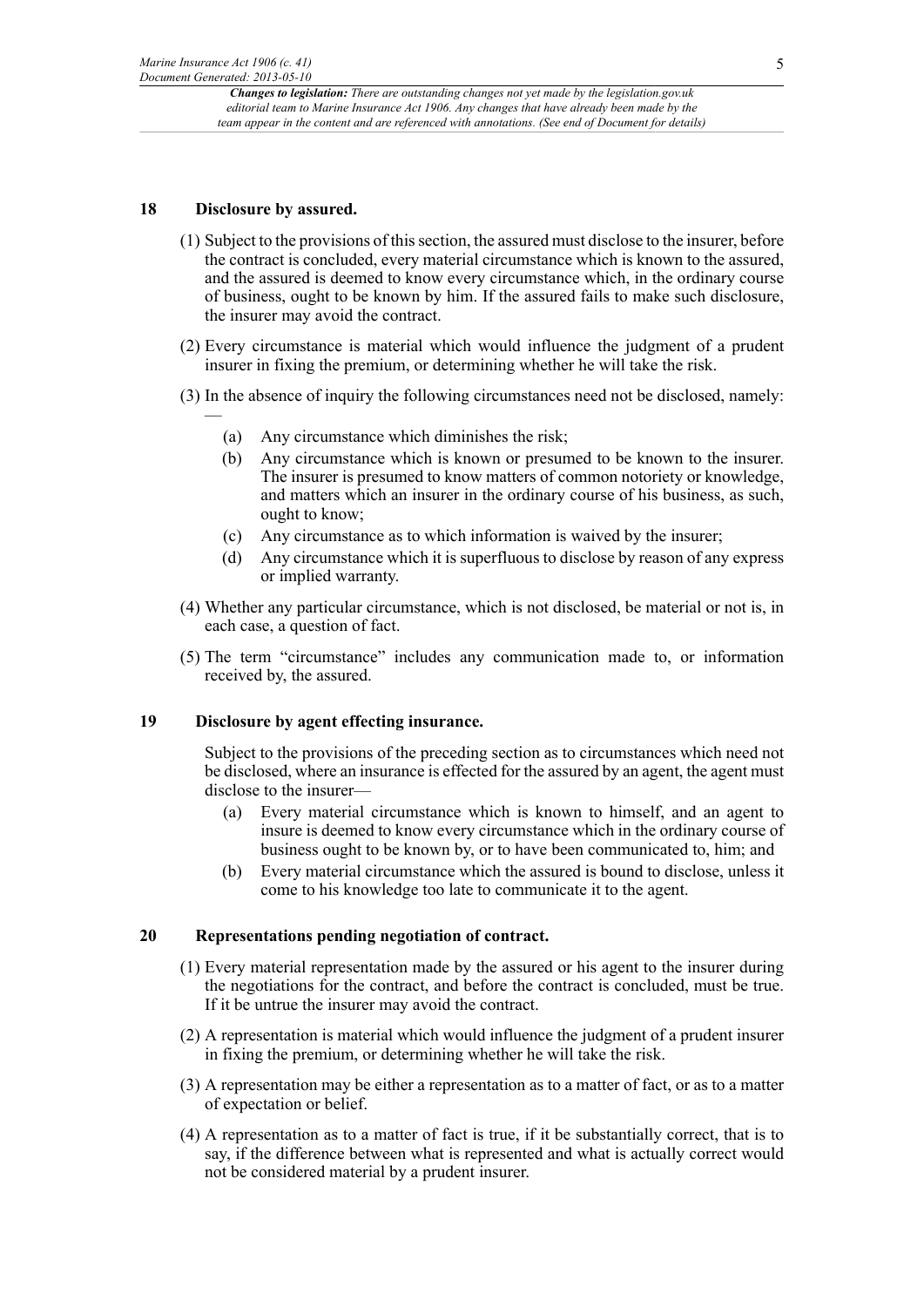- (5) A representation as to a matter of expectation or belief is true if it be made in good faith.
- (6) A representation may be withdrawn or corrected before the contract is concluded.
- (7) Whether a particular representation be material or not is, in each case, a question of fact.

### **21 When contract is deemed to be concluded.**

A contract of marine insurance is deemed to be concluded when the proposal of the assured is accepted by the insurer, whether the policy be then issued or not; and, for the purpose of showing when the proposal was accepted, reference may be made to the slip or covering note or other customary memorandum of the contract . . . **[F1](#page-5-0)**

#### **Annotations:**

#### **Amendments (Textual)**

<span id="page-5-0"></span>**[F1](#page-5-1)** Words repealed as to instruments made or executed after 1.8.1959 by [Finance Act 1959 \(c. 58\)](http://www.legislation.gov.uk/id/ukpga/1959/58), **[Sch. 8](http://www.legislation.gov.uk/id/ukpga/1959/58/schedule/8/part/II) [Pt. II](http://www.legislation.gov.uk/id/ukpga/1959/58/schedule/8/part/II)**

### <span id="page-5-1"></span>THE POLICY

#### **22 Contract must be embodied in policy.**

Subject to the provisions of any statute, a contract of marine insurance is inadmissible in evidence unless it is embodied in a marine policy in accordance with this Act. The policy may be executed and issued either at the time when the contract is concluded, or afterwards.

#### **Annotations:**

#### **Modifications etc. (not altering text)**

**C3** [S. 22](http://www.legislation.gov.uk/id/ukpga/Edw7/6/41/section/22) excluded by [Marine and Aviation Insurance \(War Risks\) Act 1952 \(c. 57\)](http://www.legislation.gov.uk/id/ukpga/1952/57), **[s. 7\(1\)](http://www.legislation.gov.uk/id/ukpga/1952/57/section/7/1)** and [Finance](http://www.legislation.gov.uk/id/ukpga/1959/58) [Act 1959 \(c. 58\),](http://www.legislation.gov.uk/id/ukpga/1959/58) **[s. 30\(6\)\(7\)](http://www.legislation.gov.uk/id/ukpga/1959/58/section/30/6/7)**

#### **23 What policy must specify.**

<span id="page-5-3"></span>A marine policy must specify—

(1) The name of the assured, or of some person who effects the insurance on his behalf:

(2) . . . . . . . . . . . . . . . . . . . . . . . . . . . . . . . . **[F2](#page-5-2)**

#### **Annotations:**

```
Amendments (Textual)
```

```
F2 S. 23(2)–(5) repealed as to instruments made or executed after 1.8.1959 by Finance Act 1959 (c. 58),
Sch. 8 Pt. II
```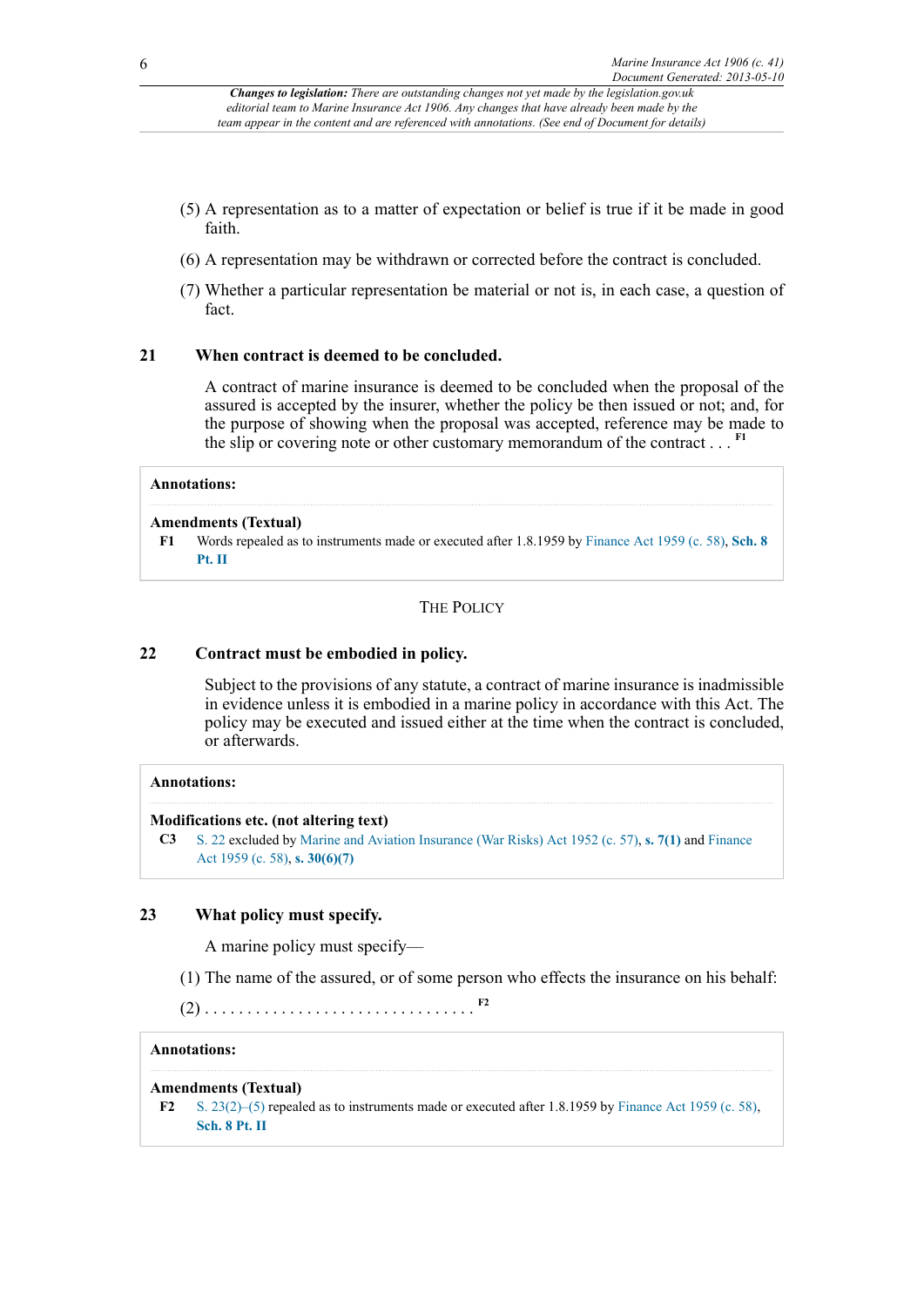### **24 Signature of insurer.**

- (1) A marine policy must be signed by or on behalf of the insurer, provided that in the case of a corporation the corporate seal may be sufficient, but nothing in this section shall be construed as requiring the subscription of a corporation to be under seal.
- (2) Where a policy is subscribed by or on behalf of two or more insurers, each subscription, unless the contrary be expressed, constitutes a distinct contract with the assured.

### **25 Voyage and time policies.**

- (1) Where the contract is to insure the subject-matter "at and from," or from one place to another or others, the policy is called a "voyage policy," and where the contract is to insure the subject-matter for a definite period of time the policy is called a "time policy." A contract for both voyage and time may be included in the same policy.
- <span id="page-6-1"></span>(2) . . . . . . . . . . . . . . . . . . . . . . . . . . . . . . . . **[F3](#page-6-0)**

### **Annotations:**

### **Amendments (Textual)**

<span id="page-6-0"></span>**[F3](#page-6-1)** [S. 25\(2\)](http://www.legislation.gov.uk/id/ukpga/Edw7/6/41/section/25/2) repealed as to instruments made or executed after 1.8.1959 by [Finance Act 1959 \(c. 58\),](http://www.legislation.gov.uk/id/ukpga/1959/58) **[Sch.](http://www.legislation.gov.uk/id/ukpga/1959/58/schedule/8/part/II) [8 Pt. II](http://www.legislation.gov.uk/id/ukpga/1959/58/schedule/8/part/II)**

#### **26 Designation of subject-matter.**

- (1) The subject-matter insured must be designated in a marine policy with reasonable certainty.
- (2) The nature and extent of the interest of the assured in the subject-matter insured need not be specified in the policy.
- (3) Where the policy designates the subject-matter insured in general terms, it shall be construed to apply to the interest intended by the assured to be covered.
- (4) In the application of this section regard shall be had to any usage regulating the designation of the subject-matter insured.

### **27 Valued policy.**

(1) A policy may be either valued or unvalued.

- (2) A valued policy is a policy which specifies the agreed value of the subject-matter insured.
- (3) Subject to the provisions of this Act, and in the absence of fraud, the value fixed by the policy is, as between the insurer and assured, conclusive of the insurable value of the subject intended to be insured, whether the loss be total or partial.
- (4) Unless the policy otherwise provides, the value fixed by the policy is not conclusive for the purpose of determining whether there has been a constructive total loss.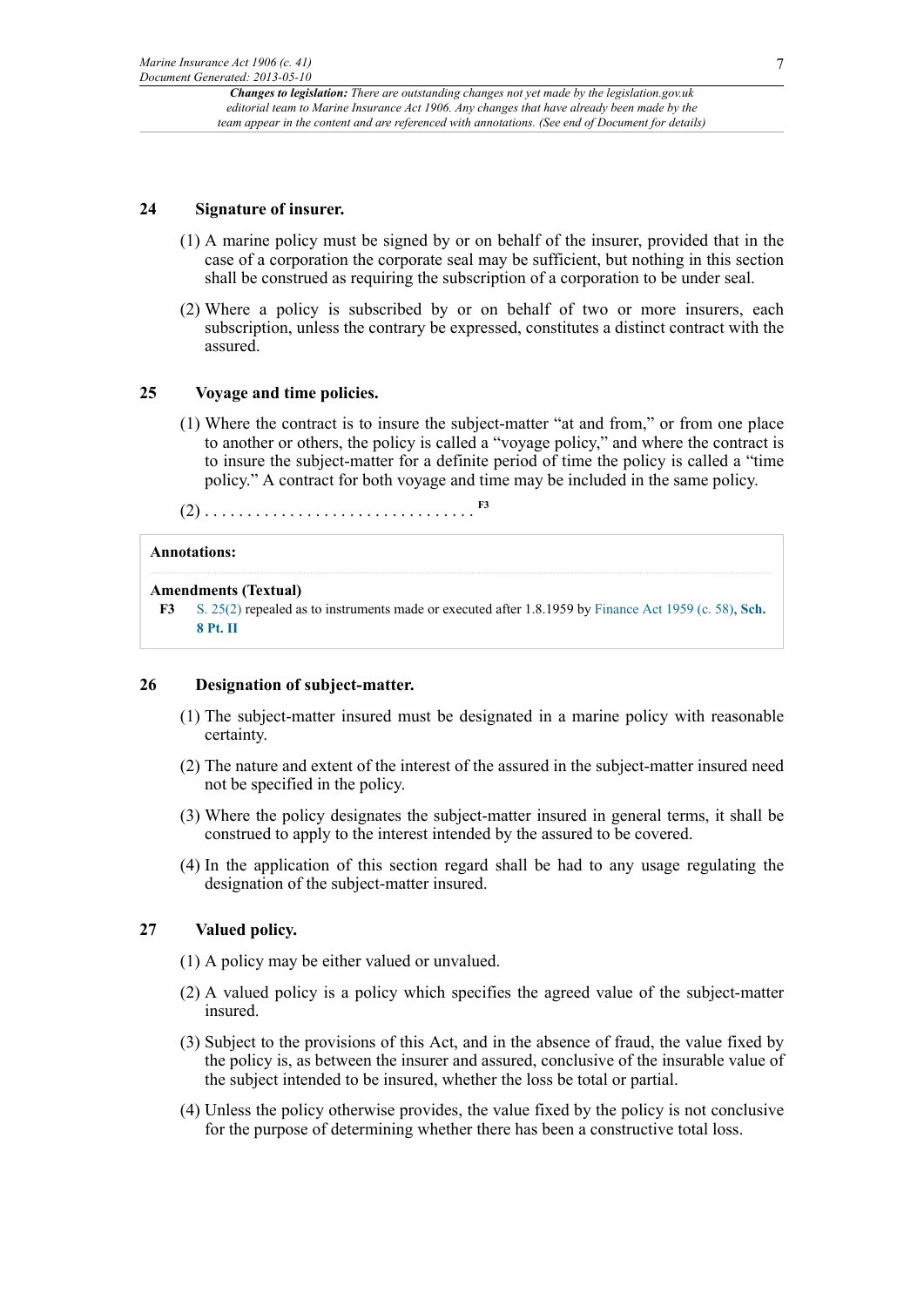### **28 Unvalued policy.**

An unvalued policy is a policy which does not specify the value of the subject-matter insured, but, subject to the limit of the sum insured, leaves the insurable value to be subsequently ascertained, in the manner herein-before specified.

### **29 Floating policy by ship or ships.**

- (1) A floating policy is a policy which describes the insurance in general terms, and leaves the name of the ship or ships and other particulars to be defined by subsequent declaration.
- (2) The subsequent declaration or declarations may be made by indorsement on the policy, or in other customary manner.
- (3) Unless the policy otherwise provides, the declarations must be made in the order of dispatch or shipment. They must, in the case of goods, comprise all consignments within the terms of the policy, and the value of the goods or other property must be honestly stated, but an omission or erroneous declaration may be rectified even after loss or arrival, provided the omission or declaration was made in good faith.
- (4) Unless the policy otherwise provides, where a declaration of value is not made until after notice of loss or arrival, the policy must be treated as an unvalued policy as regards the subject-matter of that declaration.

### **30 Construction of terms in policy.**

- (1) A policy may be in the form in the First Schedule to this Act.
- (2) Subject to the provisions of this Act, and unless the context of the policy otherwise requires, the terms and expressions mentioned in the First Schedule to this Act shall be construed as having the scope and meaning in that schedule assigned to them.

### **31 Premium to be arranged.**

- (1) Where an insurance is effected at a premium to be arranged, and no arrangement is made, a reasonable premium is payable.
- (2) Where an insurance is effected on the terms that an additional premium is to be arranged in a given event, and that event happens but no arrangement is made, then a reasonable additional premium is payable.

### DOUBLE INSURANCE

### **32 Double insurance.**

- (1) Where two or more policies are effected by or on behalf of the assured on the same adventure and interest or any part thereof, and the sums insured exceed the indemnity allowed by this Act, the assured is said to be over-insured by double insurance.
- (2) Where the assured is over-insured by double insurance—
	- (a) The assured, unless the policy otherwise provides, may claim payment from the insurers in such order as he may think fit, provided that he is not entitled to receive any sum in excess of the indemnity allowed by this Act;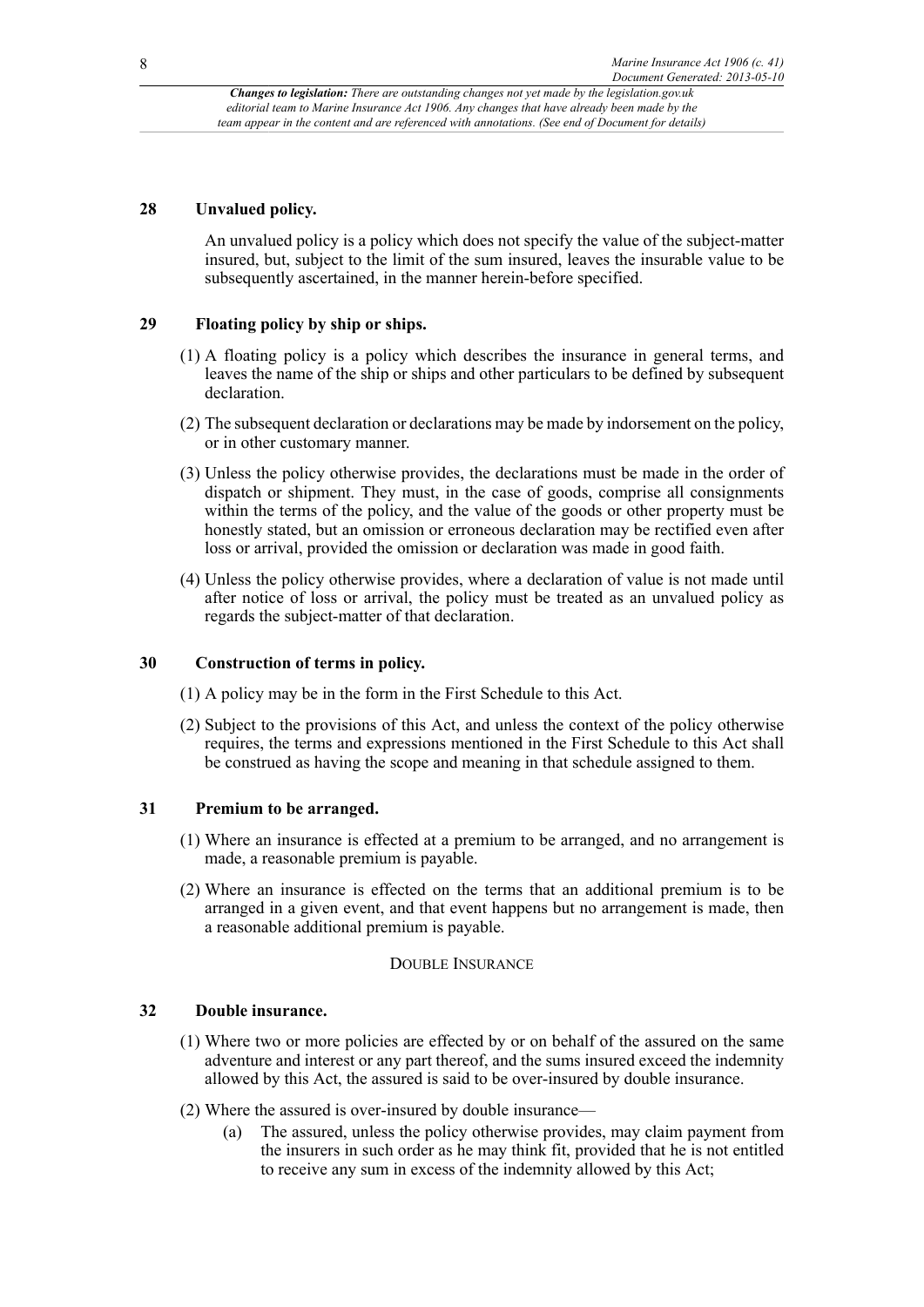- (b) Where the policy under which the assured claims is a valued policy, the assured must give credit as against the valuation for any sum received by him under any other policy without regard to the actual value of the subject-matter insured;
- (c) Where the policy under which the assured claims is an unvalued policy he must give credit, as against the full insurable value, for any sum received by him under any other policy:
- (d) Where the assured receives any sum in excess of the indemnity allowed by this Act, he is deemed to hold such sum in trust for the insurers, according to their right of contribution among themselves.

### WARRANTIES, &C.

### **33 Nature of warranty.**

- (1) A warranty, in the following sections relating to warranties, means a promissory warranty, that is to say, a warranty by which the assured undertakes that some particular thing shall or shall not be done, or that some condition shall be fulfilled, or whereby he affirms or negatives the existence of a particular state of facts.
- (2) A warranty may be express or implied.
- (3) A warranty, as above defined, is a condition which must be exactly complied with, whether it be material to the risk or not. If it be not so complied with, then, subject to any express provision in the policy, the insurer is discharged from liability as from the date of the breach of warranty, but without prejudice to any liability incurred by him before that date.

### **34 When breach of warranty excused.**

- (1) Non-compliance with a warranty is excused when, by reason of a change of circumstances, the warranty ceases to be applicable to the circumstances of the contract, or when compliance with the warranty is rendered unlawful by any subsequent law.
- (2) Where a warranty is broken, the assured cannot avail himself of the defence that the breach has been remedied, and the warranty complied with, before loss.
- (3) A breach of warranty may be waived by the insurer.

### **35 Express warranties.**

- (1) An express warranty may be in any form of words from which the intention to warrant is to be inferred.
- (2) An express warranty must be included in, or written upon, the policy, or must be contained in some document incorporated by reference into the policy.
- (3) An express warranty does not exclude an implied warranty, unless it be inconsistent therewith.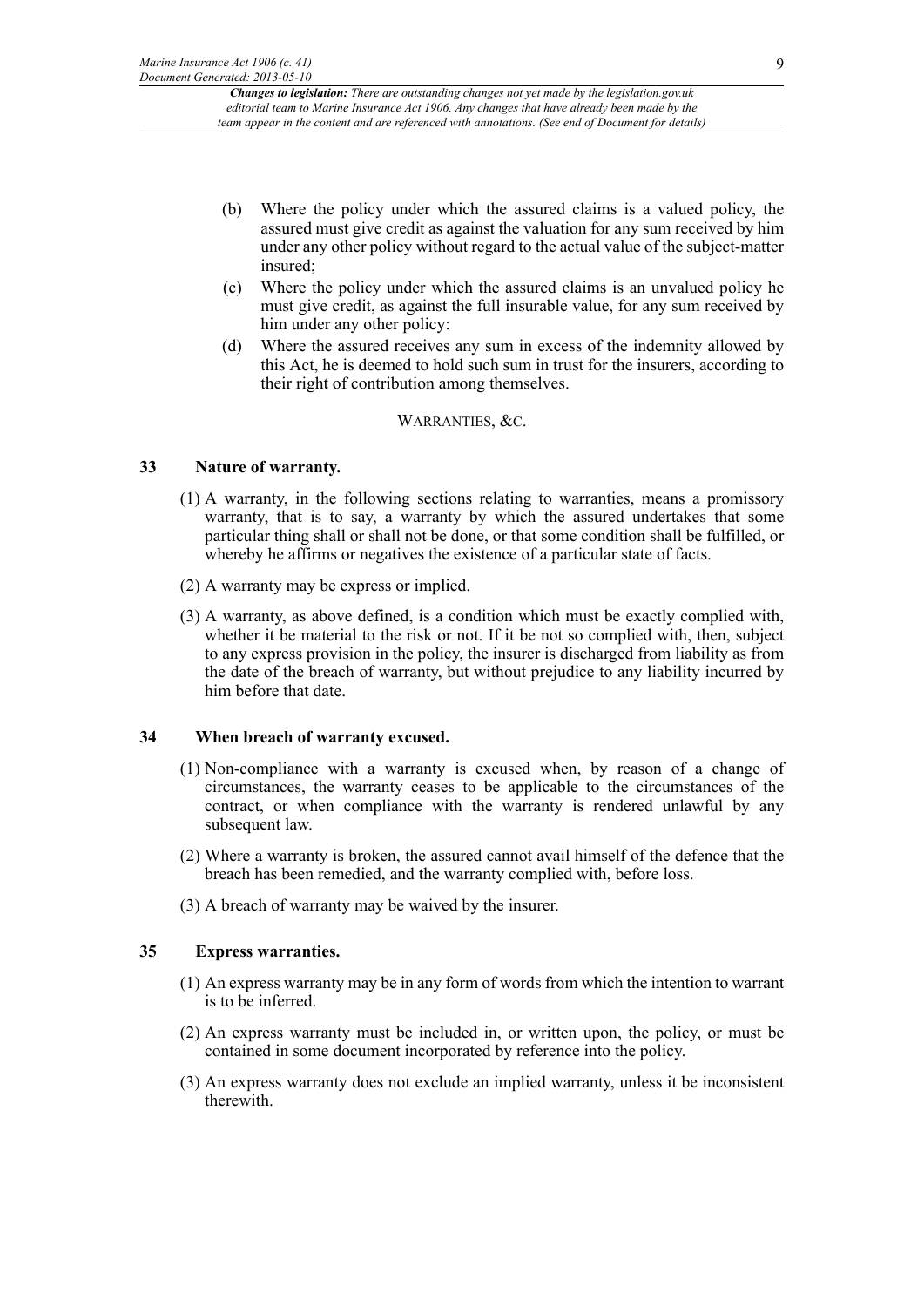### **36 Warranty of neutrality.**

- (1) Where insurable property, whether ship or goods, is expressly warranted neutral, there is an implied condition that the property shall have a neutral character at the commencement of the risk, and that, so far as the assured can control the matter, its neutral character shall be preserved during the risk.
- (2) Where a ship is expressly warranted "neutral" there is also an implied condition that, so far as the assured can control the matter, she shall be properly documented, that is to say, that she shall carry the necessary papers to establish her neutrality, and that she shall not falsify or suppress her papers, or use simulated papers. If any loss occurs through breach of this condition, the insurer may avoid the contract.

#### **37 No implied warranty of nationality.**

There is no implied warranty as to the nationality of a ship, or that her nationality shall not be changed during the risk.

#### **38 Warranty of good safety.**

Where the subject-matter insured is warranted "well" or "in good safety" on a particular day, it is sufficient if it be safe at any time during that day.

### **39 Warranty of seaworthiness of ship.**

- (1) In a voyage policy there is an implied warranty that at the commencement of the voyage the ship shall be seaworthy for the purpose of the particular adventure insured.
- (2) Where the policy attaches while the ship is in port, there is also an implied warranty that she shall, at the commencement of the risk, be reasonably fit to encounter the ordinary perils of the port.
- (3) Where the policy relates to a voyage which is performed in different stages, during which the ship requires different kinds of or further preparation or equipment, there is an implied warranty that at the commencement of each stage the ship is seaworthy in respect of such preparation or equipment for the purposes of that stage.
- (4) A ship is deemed to be seaworthy when she is reasonably fit in all respects to encounter the ordinary perils of the seas of the adventure insured.
- (5) In a time policy there is no implied warranty that the ship shall be seaworthy at any stage of the adventure, but where, with the privity of the assured, the ship is sent to sea in an unseaworthy state, the insurer is not liable for any loss attributable to unseaworthiness.

### **40 No implied warranty that goods are seaworthy.**

- (1) In a policy on goods or other moveables there is no implied warranty that the goods or moveables are seaworthy.
- (2) In a voyage policy on goods or other moveables there is an implied warranty that at the commencement of the voyage the ship is not only seaworthy as a ship, but also that she is reasonably fit to carry the goods or other moveables to the destination contemplated by the policy.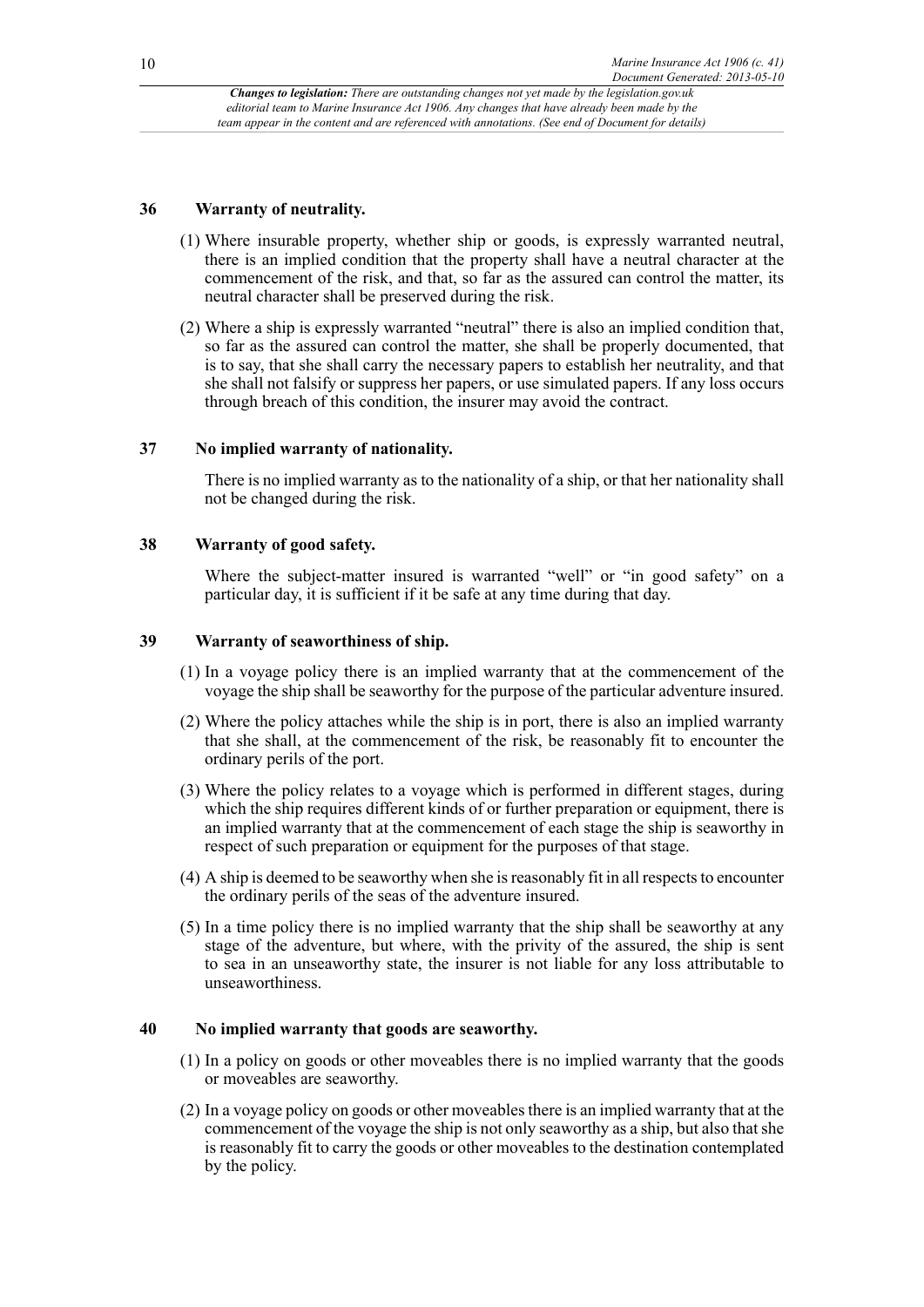### **41 Warranty of legality.**

There is an implied warranty that the adventure insured is a lawful one, and that, so far as the assured can control the matter, the adventure shall be carried out in a lawful manner.

### THE VOYAGE

### **42 Implied condition as to commencement of risk.**

- (1) Where the subject-matter is insured by a voyage policy "at and from" or "from" a particular place, it is not necessary that the ship should be at that place when the contract is concluded, but there is an implied condition that the adventure shall be commenced within a reasonable time, and that if the adventure be not so commenced the insurer may avoid the contract.
- (2) The implied condition may be negatived by showing that the delay was caused by circumstances known to the insurer before the contract was concluded, or by showing that he waived the condition.

### **43 Alteration of port of departure.**

Where the place of departure is specified by the policy, and the ship instead of sailing from that place sails from any other place, the risk does not attach.

### **44 Sailing for different destination.**

Where the destination is specified in the policy, and the ship, instead of sailing for that destination, sails for any other destination, the risk does not attach.

### **45 Change of voyage.**

- (1) Where, after the commencement of the risk, the destination of the ship is voluntarily changed from the destination contemplated by the policy, there is said to be a change of voyage.
- (2) Unless the policy otherwise provides, where there is a change of voyage, the insurer is discharged from liability as from the time of change, that is to say, as from the time when the determination to change it is manifested; and it is immaterial that the ship may not in fact have left the course of voyage contemplated by the policy when the loss occurs.

### **46 Deviation.**

- (1) Where a ship, without lawful excuse, deviates from the voyage contemplated by the policy, the insurer is discharged from liability as from the time of deviation, and it is immaterial that the ship may have regained her route before any loss occurs.
- (2) There is a deviation from the voyage contemplated by the policy—
	- (a) Where the course of the voyage is specifically designated by the policy, and that course is departed from; or
	- (b) Where the course of the voyage is not specifically designated by the policy, but the usual and customary course is departed from.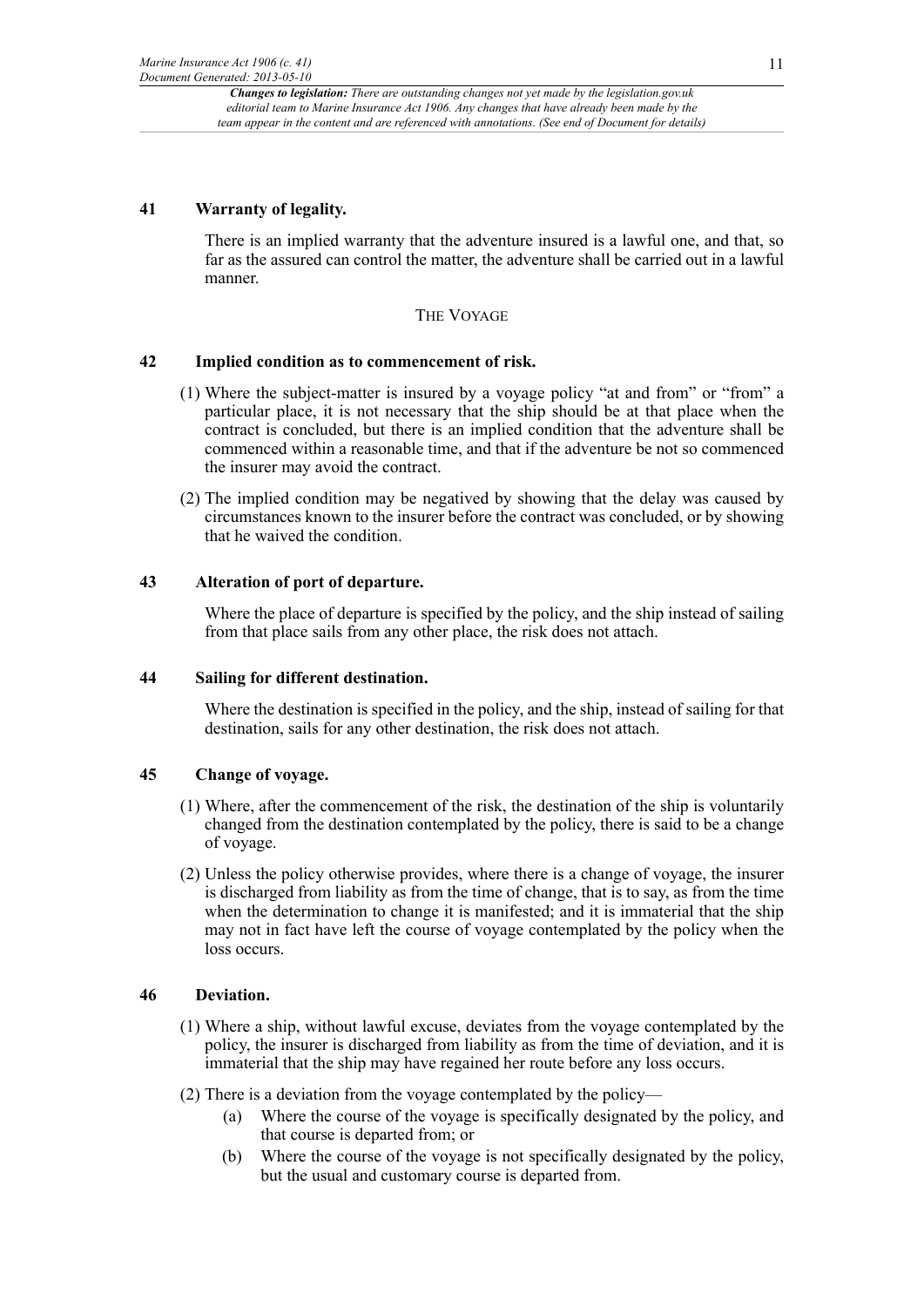(3) The intention to deviate is immaterial; there must be a deviation in fact to discharge the insurer from his liability under the contract.

### **47 Several ports of discharge.**

- (1) Where several ports of discharge are specified by the policy, the ship may proceed to all or any of them, but, in the absence of any usage or sufficient cause to the contrary, she must proceed to them, or such of them as she goes to, in the order designated by the policy. If she does not there is a deviation.
- (2) Where the policy is to "ports of discharge," within a given area, which are not named, the ship must, in the absence of any usage or sufficient cause to the contrary, proceed to them, or such of them as she goes to, in their geographical order. If she does not there is a deviation.

### **48 Delay in voyage.**

In the case of a voyage policy, the adventure insured must be prosecuted throughout its course with reasonable dispatch, and, if without lawful excuse it is not so prosecuted, the insurer is discharged from liability as from the time when the delay became unreasonable.

### **49 Excuses for deviation or delay.**

(1) Deviation or delay in prosecuting the voyage contemplated by the policy is excused—

- (a) Where authorised by any special term in the policy; or
- (b) Where caused by circumstances beyond the control of the master and his employer; or
- (c) Where reasonably necessary in order to comply with an express or implied warranty; or
- (d) Where reasonably necessary for the safety of the ship or subject-matter insured; or
- (e) For the purpose of saving human life, or aiding a ship in distress where human life may be in danger; or
- (f) Where reasonably necessary for the purpose of obtaining medical or surgical aid for any person on board the ship; or
- (g) Where caused by the barratrous conduct of the master or crew, if barratry be one of the perils insured against.
- (2) When the cause excusing the deviation or delay ceases to operate, the ship must resume her course, and prosecute her voyage, with reasonable dispatch.

### ASSIGNMENT OF POLICY

### **50 When and how policy is assignable.**

- (1) A marine policy is assignable unless it contains terms expressly prohibiting assignment. It may be assigned either before or after loss.
- (2) Where a marine policy has been assigned so as to pass the beneficial interest in such policy, the assignee of the policy is entitled to sue thereon in his own name; and the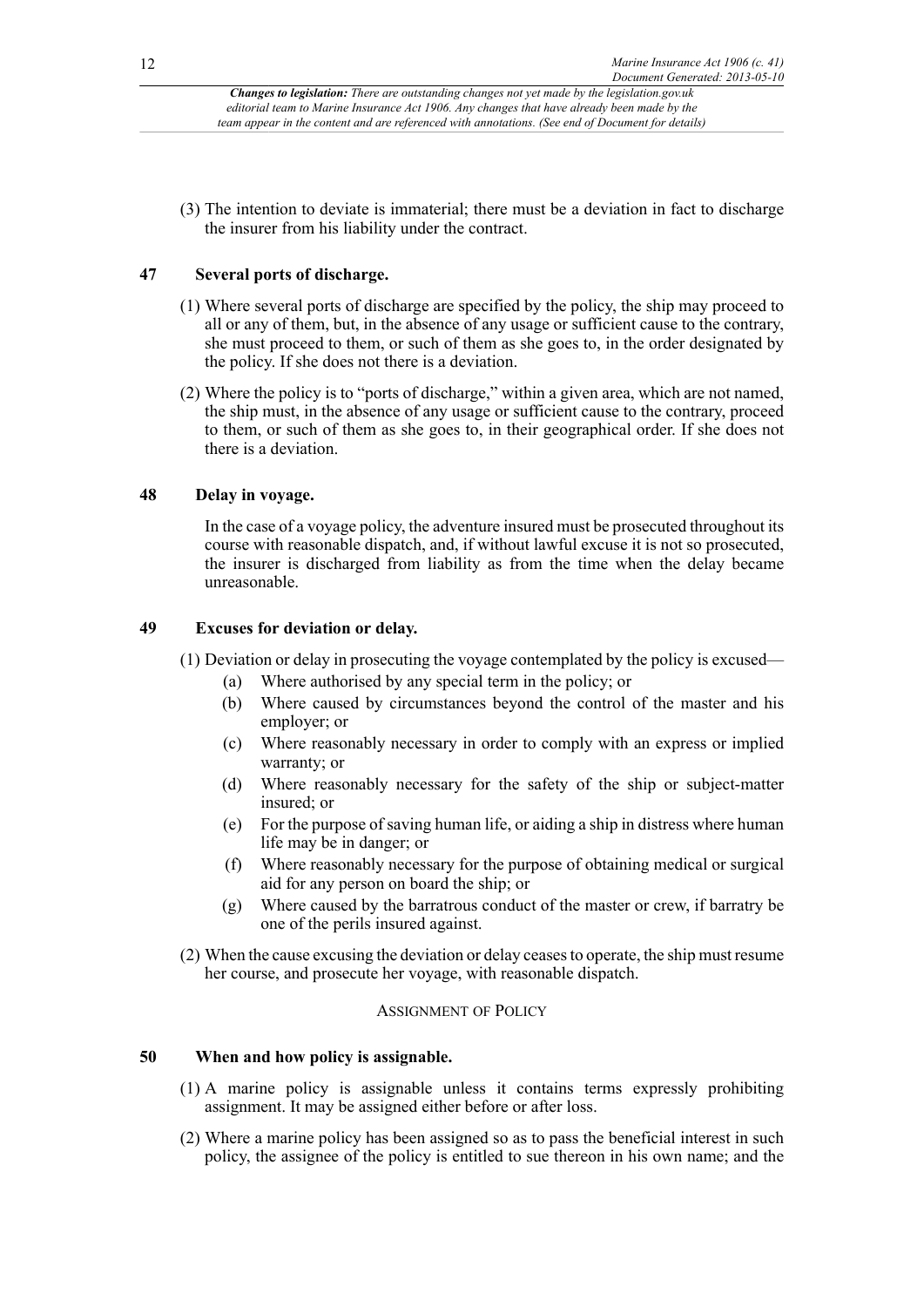defendant is entitled to make any defence arising out of the contract which he would have been entitled to make if the action had been brought in the name of the person by or on behalf of whom the policy was effected.

(3) A marine policy may be assigned by indorsement thereon or in other customary manner.

### **51 Assured who has no interest cannot assign.**

Where the assured has parted with or lost his interest in the subject-matter insured, and has not, before or at the time of so doing, expressly or impliedly agreed to assign the policy, any subsequent assignment of the policy is inoperative:

Provided that nothing in this section affects the assignment of a policy after loss.

### THE PREMIUM

### **52 When premium payable.**

Unless otherwise agreed, the duty of the assured or his agent to pay the premium, and the duty of the insurer to issue the policy to the assured or his agent, are concurrent conditions, and the insurer is not bound to issue the policy until payment or tender of the premium.

### **53 Policy effected through broker.**

- (1) Unless otherwise agreed, where a marine policy is effected on behalf of the assured by a broker, the broker is directly responsible to the insurer for the premium, and the insurer is directly responsible to the assured for the amount which may be payable in respect of losses, or in respect of returnable premium.
- (2) Unless otherwise agreed, the broker has, as against the assured, a lien upon the policy for the amount of the premium and his charges in respect of effecting the policy; and, where he has dealt with the person who employs him as a principal, he has also a lien on the policy in respect of any balance on any insurance account which may be due to him from such person, unless when the debt was incurred he had reason to believe that such person was only an agent.

### **54 Effect of receipt on policy.**

Where a marine policy effected on behalf of the assured by a broker acknowledges the receipt of the premium, such acknowledgement is, in the absence of fraud, conclusive as between the insurer and the assured, but not as between the insurer and broker.

#### LOSS AND ABANDONMENT

### **55 Included and excluded losses.**

- (1) Subject to the provisions of this Act, and unless the policy otherwise provides, the insurer is liable for any loss proximately caused by a peril insured against, but, subject as aforesaid, he is not liable for any loss which is not proximately caused by a peril insured against.
- (2) In particular—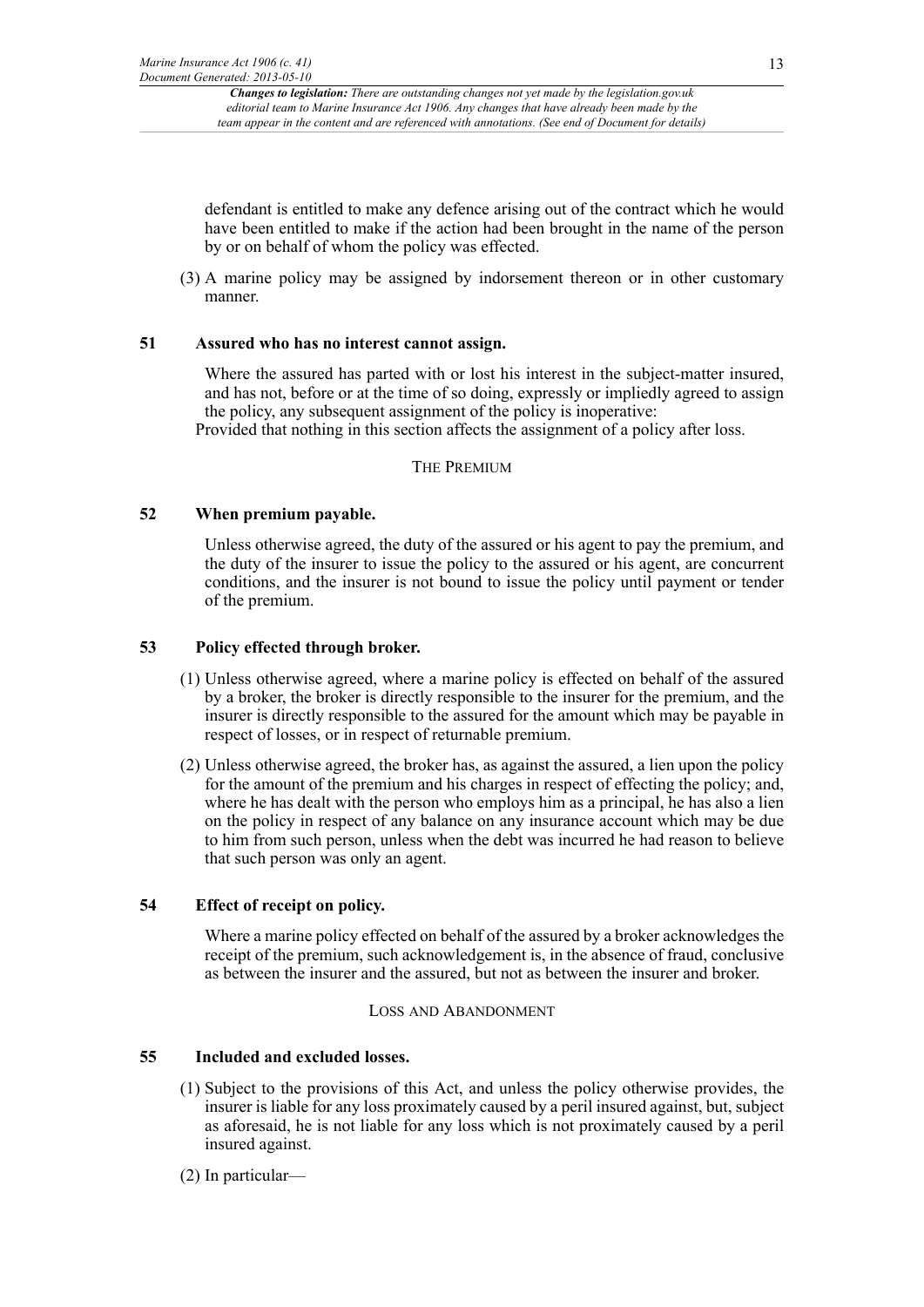- (a) The insurer is not liable for any loss attributable to the wilful misconduct of the assured, but, unless the policy otherwise provides, he is liable for any loss proximately caused by a peril insured against, even though the loss would not have happened but for the misconduct or negligence of the master or crew;
- (b) Unless the policy otherwise provides, the insurer on ship or goods is not liable for any loss proximately caused by delay, although the delay be caused by a peril insured against;
- (c) Unless the policy otherwise provides, the insurer is not liable for ordinary wear and tear, ordinary leakage and breakage, inherent vice or nature of the subject-matter insured, or for any loss proximately caused by rats or vermin, or for any injury to machinery not proximately caused by maritime perils.

### **56 Partial and total loss.**

- (1) A loss may be either total or partial. Any loss other than a total loss, as hereinafter defined, is a partial loss.
- (2) A total loss may be either an actual total loss, or a constructive total loss.
- (3) Unless a different intention appears from the terms of the policy, an insurance against total loss includes a constructive, as well as an actual, total loss.
- (4) Where the assured brings an action for a total loss and the evidence proves only a partial loss, he may, unless the policy otherwise provides, recover for a partial loss.
- (5) Where goods reach their destination in specie, but by reason of obliteration of marks, or otherwise, they are incapable of identification, the loss, if any, is partial, and not total.

### **57 Actual total loss.**

- (1) Where the subject-matter insured is destroyed, or so damaged as to cease to be a thing of the kind insured, or where the assured is irretrievably deprived thereof, there is an actual total loss.
- (2) In the case of an actual total loss no notice of abandonment need be given.

### **58 Missing ship.**

Where the ship concerned in the adventure is missing, and after the lapse of a reasonable time no news of her has been received, an actual total loss may be presumed.

### **59 Effect of transhipment, &c.**

Where, by a peril insured against, the voyage is interrupted at an intermediate port or place, under such circumstances as, apart from any special stipulation in the contract of affreightment, to justify the master in landing and reshipping the goods or other moveables, or in transhipping them, and sending them on to their destination, the liability of the insurer continues, notwithstanding the landing or transhipment.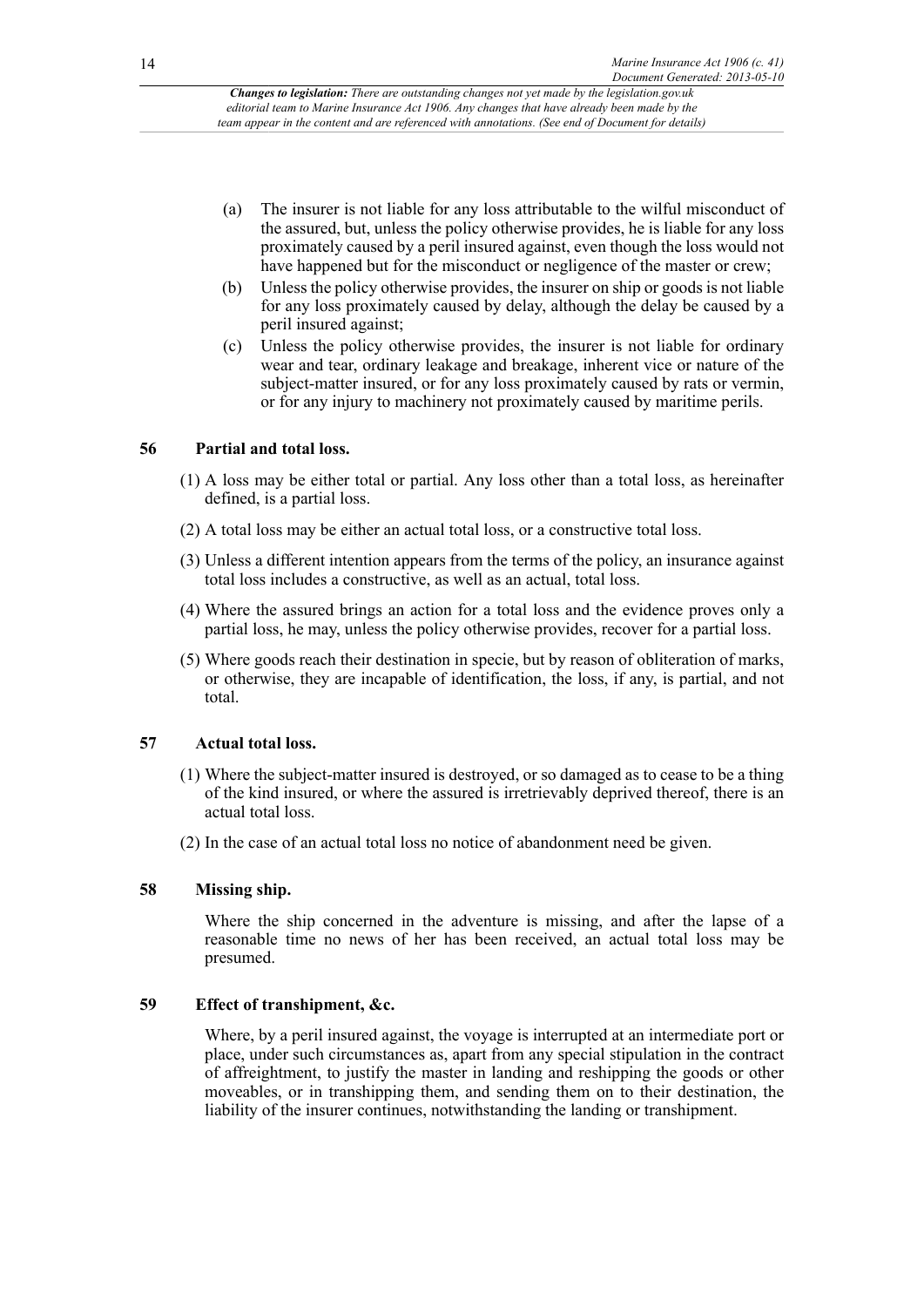### **60 Constructive total loss defined.**

- (1) Subject to any express provision in the policy, there is a constructive total loss where the subject-matter insured is reasonably abandoned on account of its actual total loss appearing to be unavoidable, or because it could not be preserved from actual total loss without an expenditure which would exceed its value when the expenditure had been incurred.
- (2) In particular, there is a constructive total loss—
	- (i) Where the assured is deprived of the possession of his ship or goods by a peril insured against, and (a) it is unlikely that he can recover the ship or goods, as the case may be, or (b) the cost of recovering the ship or goods, as the case may be, would exceed their value when recovered; or
	- (ii) In the case of damage to a ship, where she is so damaged by a peril insured against that the cost of repairing the damage would exceed the value of the ship when repaired.

In estimating the cost of repairs, no deduction is to be made in respect of general average contributions to those repairs payable by other interests, but account is to be taken of the expense of future salvage operations and of any future general average contributions to which the ship would be liable if repaired; or

(iii) In the case of damage to goods, where the cost of repairing the damage and forwarding the goods to their destination would exceed their value on arrival.

### **61 Effect of constructive total loss.**

Where there is a constructive total loss the assured may either treat the loss as a partial loss, or abandon the subject-matter insured to the insurer and treat the loss as if it were an actual total loss.

### **62 Notice of abandonment.**

- (1) Subject to the provisions of this section, where the assured elects to abandon the subject-matter insured to the insurer, he must give notice of abandonment. If he fails to do so the loss can only be treated as a partial loss.
- (2) Notice of abandonment may be given in writing, or by word of mouth, or partly in writing and partly by word of mouth, and may be given in any terms which indicate the intention of the assured to abandon his insured interest in the subject-matter insured unconditionally to the insurer.
- (3) Notice of abandonment must be given with reasonable diligence after the receipt of reliable information of the loss, but where the information is of a doubtful character the assured is entitled to a reasonable time to make inquiry.
- (4) Where notice of abandonment is properly given, the rights of the assured are not prejudiced by the fact that the insurer refuses to accept the abandonment.
- (5) The acceptance of an abandonment may be either express or implied from the conduct of the insurer. The mere silence of the insurer after notice is not an acceptance.
- (6) Where notice of abandonment is accepted the abandonment is irrevocable. The acceptance of the notice conclusively admits liability for the loss and the sufficiency of the notice.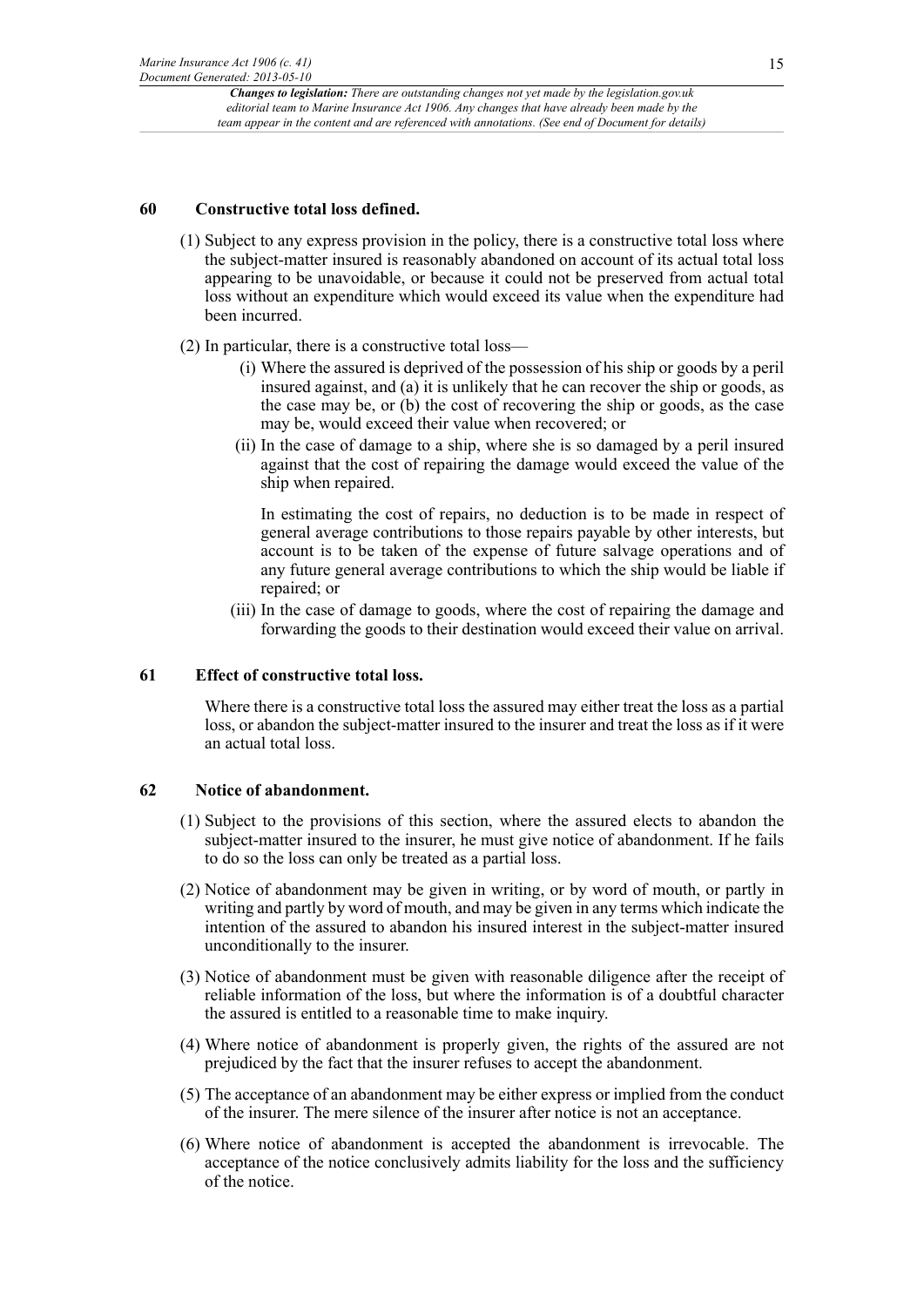- (7) Notice of abandonment is unnecessary where, at the time when the assured receives information of the loss, there would be no possibility of benefit to the insurer if notice were given to him.
- (8) Notice of abandonment may be waived by the insurer.
- (9) Where an insurer has re-insured his risk, no notice of abandonment need be given by him.

### **63 Effect of abandonment.**

- (1) Where there is a valid abandonment the insurer is entitled to take over the interest of the assured in whatever may remain of the subject-matter insured, and all proprietary rights incidental thereto.
- (2) Upon the abandonment of a ship, the insurer thereof is entitled to any freight in course of being earned, and which is earned by her subsequent to the casualty causing the loss, less the expenses of earning it incurred after the casualty; and, where the ship is carrying the owner's goods, the insurer is entitled to a reasonable remuneration for the carriage of them subsequent to the casualty causing the loss.

PARTIAL LOSSES (INCLUDING SALVAGE AND GENERAL AVERAGE AND PARTICULAR CHARGES)

### **64 Particular average loss.**

- (1) A particular average loss is a partial loss of the subject-matter insured, caused by a peril insured against, and which is not a general average loss.
- (2) Expenses incurred by or on behalf of the assured for the safety or preservation of the subject-matter insured, other than general average and salvage charges, are called particular charges. Particular charges are not included in particular average.

### **65 Salvage charges.**

- (1) Subject to any express provision in the policy, salvage charges incurred in preventing a loss by perils insured against may be recovered as a loss by those perils.
- (2) "Salvage charges" means the charges recoverable under maritime law by a salvor independently of contract. They do not include the expenses of services in the nature of salvage rendered by the assured or his agents, or any person employed for hire by them, for the purpose of averting a peril insured against. Such expenses, where properly incurred, may be recovered as particular charges or as a general average loss, according to the circumstances under which they were incurred.

### **66 General average loss.**

(1) A general average loss is a loss caused by or directly consequential on a general average act. It includes a general average expenditure as well as a general average sacrifice.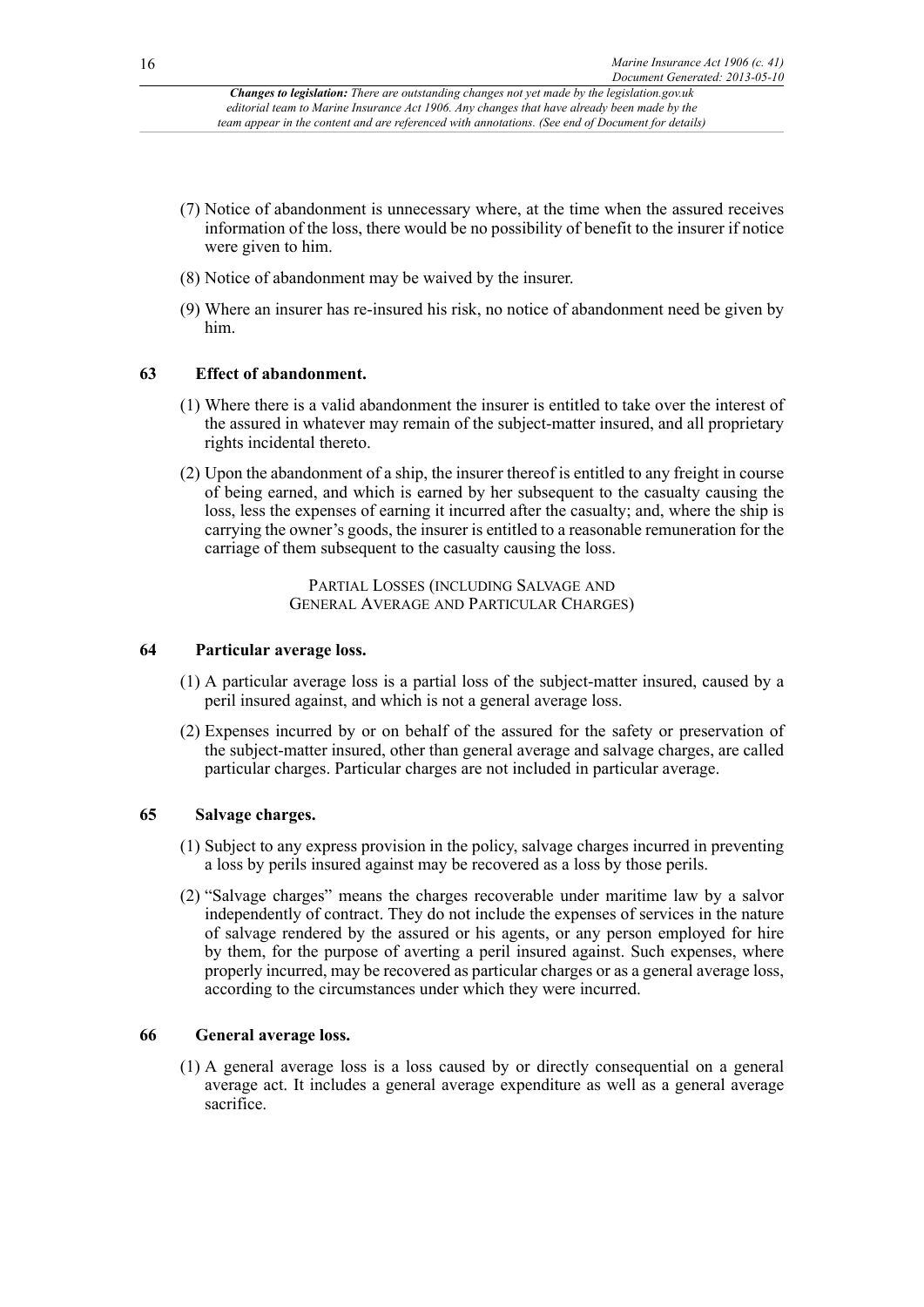- (2) There is a general average act where any extraordinary sacrifice or expenditure is voluntarily and reasonably made or incurred in time of peril for the purpose of preserving the property imperilled in the common adventure.
- (3) Where there is a general average loss, the party on whom it falls is entitled, subject to the conditions imposed by maritime law, to a rateable contribution from the other parties interested, and such contribution is called a general average contribution.
- (4) Subject to any express provision in the policy, where the assured has incurred a general average expenditure, he may recover from the insurer in respect of the proportion of the loss which falls upon him; and, in the case of a general average sacrifice, he may recover from the insurer in respect of the whole loss without having enforced his right of contribution from the other parties liable to contribute.
- (5) Subject to any express provision in the policy, where the assured has paid, or is liable to pay, a general average contribution in respect of the subject insured, he may recover therefor from the insurer.
- (6) In the absence of express stipulation, the insurer is not liable for any general average loss or contribution where the loss was not incurred for the purpose of avoiding, or in connexion with the avoidance of, a peril insured against.
- (7) Where ship, freight, and cargo, or any two of those interests, are owned by the same assured, the liability of the insurer in respect of general average losses or contributions is to be determined as if those subjects were owned by different persons.

### MEASURE OF INDEMNITY

### **67 Extent of liability of insurer for loss.**

- (1) The sum which the assured can recover in respect of a loss on a policy by which he is insured, in the case of an unvalued policy to the full extent of the insurable value, or, in the case of a valued policy to the full extent of the value fixed by the policy is called the measure of indemnity.
- (2) Where there is a loss recoverable under the policy, the insurer, or each insurer if there be more than one, is liable for such proportion of the measure of indemnity as the amount of his subscription bears to the value fixed by the policy in the case of a valued policy, or to the insurable value in the case of an unvalued policy.

### **68 Total loss.**

Subject to the provisions of this Act and to any express provision in the policy, where there is a total loss of the subject-matter insured,—

- (1) If the policy be a valued policy, the measure of indemnity is the sum fixed by the policy:
- (2) If the policy be an unvalued policy, the measure of indemnity is the insurable value of the subject-matter insured.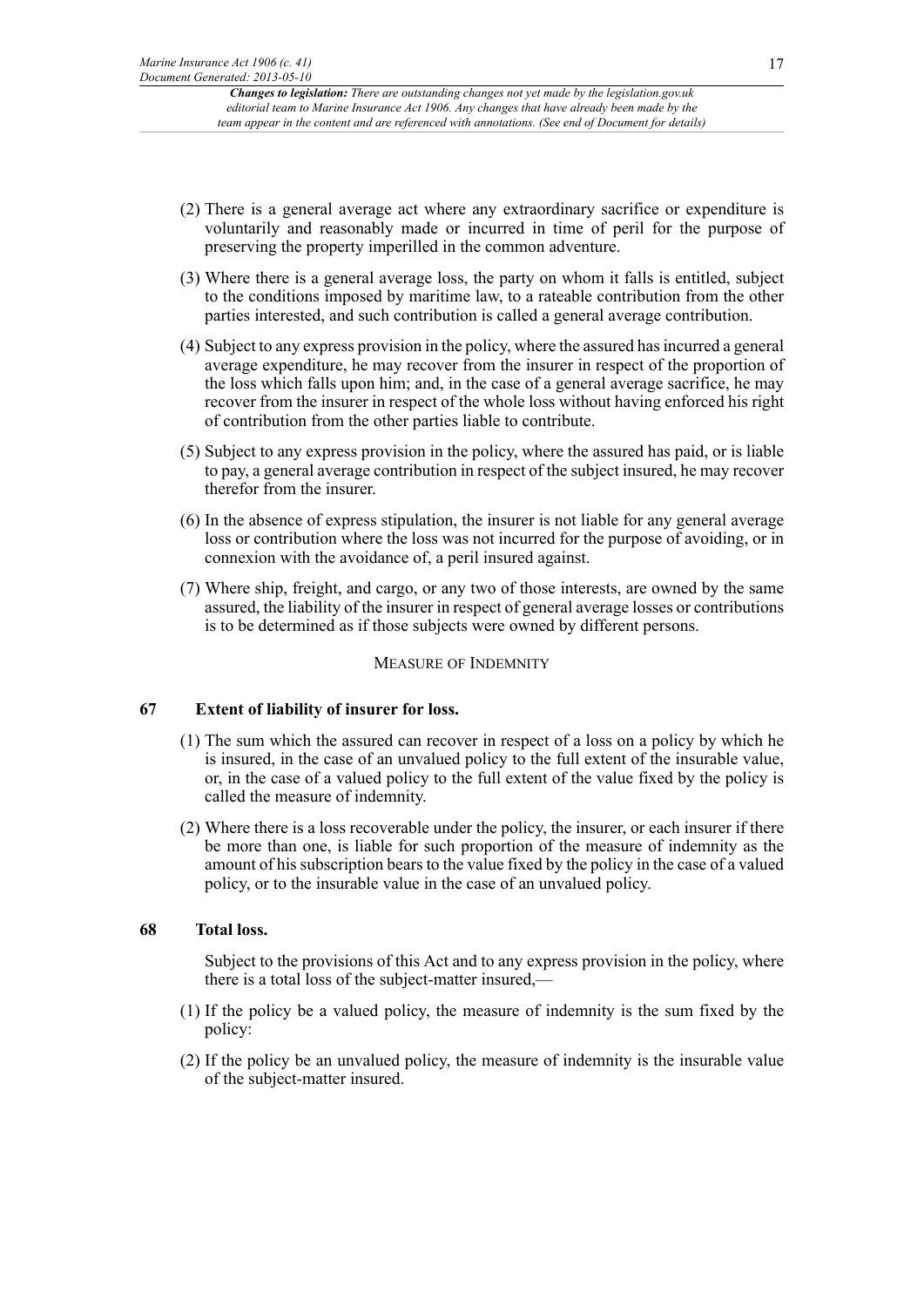#### **69 Partial loss of ship.**

Where a ship is damaged, but is not totally lost, the measure of indemnity, subject to any express provision in the policy, is as follows:—

- (1) Where the ship has been repaired, the assured is entitled to the reasonable cost of the repairs, less the customary deductions, but not exceeding the sum insured in respect of any one casualty:
- (2) Where the ship has been only partially repaired, the assured is entitled to the reasonable cost of such repairs, computed as above, and also to be indemnified for the reasonable depreciation, if any, arising from the unrepaired damage, provided that the aggregate amount shall not exceed the cost of repairing the whole damage, computed as above:
- (3) Where the ship has not been repaired, and has not been sold in her damaged state during the risk, the assured is entitled to be indemnified for the reasonable depreciation arising from the unrepaired damage, but not exceeding the reasonable cost of repairing such damage, computed as above.

### **70 Partial loss of freight.**

Subject to any express provision in the policy, where there is a partial loss of freight, the measure of indemnity is such proportion of the sum fixed by the policy in the case of a valued policy, or of the insurable value in the case of an unvalued policy, as the proportion of freight lost by the assured bears to the whole freight at the risk of the assured under the policy.

#### **71 Partial loss of goods, merchandise, &c.**

Where there is a partial loss of goods, merchandise, or other moveables, the measure of indemnity, subject to any express provision in the policy, is as follows:—

- (1) Where part of the goods, merchandise or other moveables insured by a valued policy is totally lost, the measure of indemnity is such proportion of the sum fixed by the policy as the insurable value of the part lost bears to the insurable value of the whole, ascertained as in the case of an unvalued policy:
- (2) Where part of the goods, merchandise, or other moveables insured by an unvalued policy is totally lost, the measure of indemnity is the insurable value of the part lost, ascertained as in case of total loss:
- (3) Where the whole or any part of the goods or merchandise insured has been delivered damaged at its destination, the measure of indemnity is such proportion of the sum fixed by the policy in the case of a valued policy, or of the insurable value in the case of an unvalued policy, as the difference between the gross sound and damaged values at the place of arrival bears to the gross sound value:
- (4) "Gross value" means the wholesale price, or, if there be no such price, the estimated value, with, in either case, freight, landing charges, and duty paid beforehand; provided that, in the case of goods or merchandise customarily sold in bond, the bonded price is deemed to be the gross value. "Gross proceeds" means the actual price obtained at a sale where all charges on sale are paid by the sellers.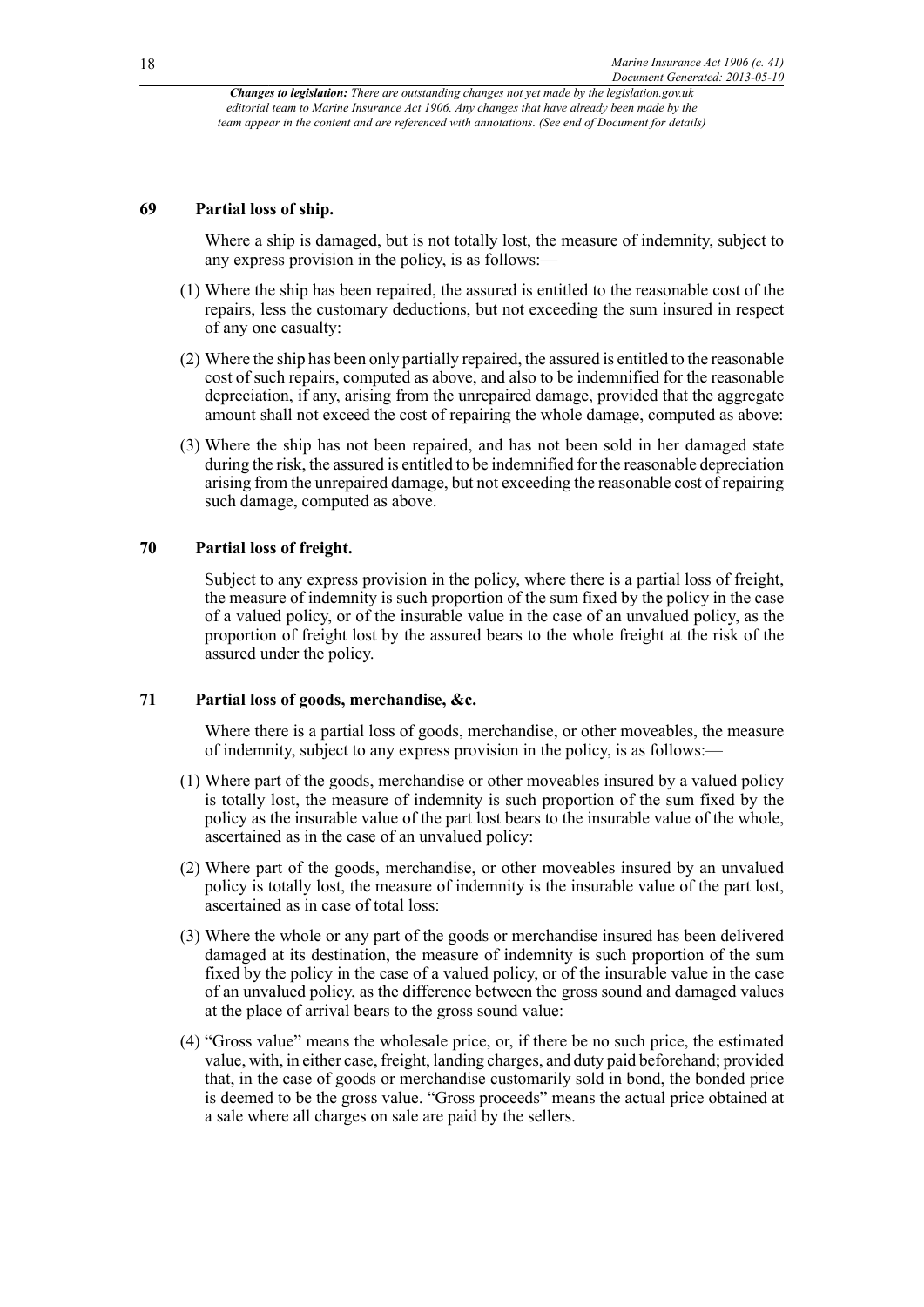### **72 Apportionment of valuation.**

- (1) Where different species of property are insured under a single valuation, the valuation must be apportioned over the different species in proportion to their respective insurable values, as in the case of an unvalued policy. The insured value of any part of a species is such proportion of the total insured value of the same as the insurable value of the part bears to the insurable value of the whole, ascertained in both cases as provided by this Act.
- (2) Where a valuation has to be apportioned, and particulars of the prime cost of each separate species, quality, or description of goods cannot be ascertained, the division of the valuation may be made over the net arrived sound values of the different species, qualities, or descriptions of goods.

### **73 General average contributions and salvage charges.**

- (1) Subject to any express provision in the policy, where the assured has paid, or is liable for, any general average contribution, the measure of indemnity is the full amount of such contribution, if the subject-matter liable to contribution is insured for its full contributory value; but, if such subject-matter be not insured for its full contributory value, or if only part of it be insured, the indemnity payable by the insurer must be reduced in proportion to the under insurance, and where there has been a particular average loss which constitutes a deduction from the contributory value, and for which the insurer is liable, that amount must be deducted from the insured value in order to ascertain what the insurer is liable to contribute.
- (2) Where the insurer is liable for salvage charges the extent of his liability must be determined on the like principle.

### **74 Liabilities to third parties.**

Where the assured has effected an insurance in express terms against any liability to a third party, the measure of indemnity, subject to any express provision in the policy, is the amount paid or payable by him to such third party in respect of such liability.

### **75 General provisions as to measure of indemnity.**

- (1) Where there has been a loss in respect of any subject-matter not expressly provided for in the foregoing provisions of this Act, the measure of indemnity shall be ascertained, as nearly as may be, in accordance with those provisions, in so far as applicable to the particular case.
- (2) Nothing in the provisions of this Act relating to the measure of indemnity shall affect the rules relating to double insurance, or prohibit the insurer from disproving interest wholly or in part, or from showing that at the time of the loss the whole or any part of the subject-matter insured was not at risk under the policy.

### **76 Particular average warranties.**

(1) Where the subject-matter insured is warranted free from particular average, the assured cannot recover for a loss of part, other than a loss incurred by a general average sacrifice, unless the contract contained in the policy be apportionable; but, if the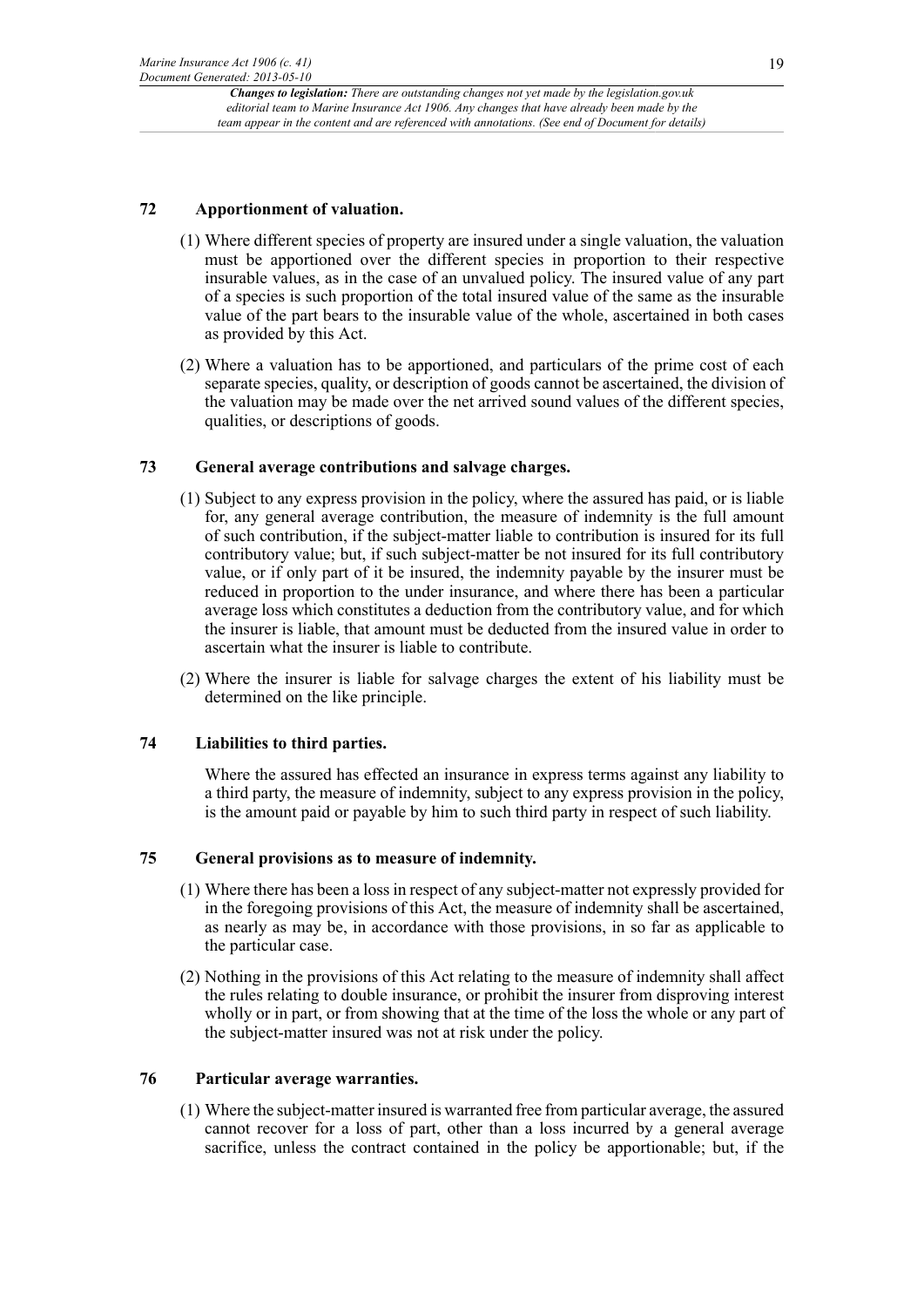contract be apportionable, the assured may recover for a total loss of any apportionable part.

- (2) Where the subject-matter insured is warranted free from particular average, either wholly or under a certain percentage, the insurer is nevertheless liable for salvage charges, and for particular charges and other expenses properly incurred pursuant to the provisions of the suing and labouring clause in order to avert a loss insured against.
- (3) Unless the policy otherwise provides, where the subject-matter insured is warranted free from particular average under a specified percentage, a general average loss cannot be added to a particular average loss to make up the specified percentage.
- (4) For the purpose of ascertaining whether the specified percentage has been reached, regard shall be had only to the actual loss suffered by the subject-matter insured. Particular charges and the expenses of and incidental to ascertaining and proving the loss must be excluded.

### **77 Successive losses.**

- (1) Unless the policy otherwise provides, and subject to the provisions of this Act, the insurer is liable for successive losses, even though the total amount of such losses may exceed the sum insured.
- (2) Where, under the same policy, a partial loss, which has not been repaired or otherwise made good, is followed by a total loss, the assured can only recover in respect of the total loss:

Provided that nothing in this section shall affect the liability of the insurer under the suing and labouring clause.

#### **78 Suing and labouring clause.**

- (1) Where the policy contains a suing and labouring clause, the engagement thereby entered into is deemed to be supplementary to the contract of insurance, and the assured may recover from the insurer any expenses properly incurred pursuant to the clause, notwithstanding that the insurer may have paid for a total loss, or that the subject-matter may have been warranted free from particular average, either wholly or under a certain percentage.
- (2) General average losses and contributions and salvage charges, as defined by this Act, are not recoverable under the suing and labouring clause.
- (3) Expenses incurred for the purpose of averting or diminishing any loss not covered by the policy are not recoverable under the suing and labouring clause.
- (4) It is the duty of the assured and his agents, in all cases, to take such measures as may be reasonable for the purpose of averting or minimising a loss.

### RIGHTS OF INSURER ON PAYMENT

### **79 Right of subrogation.**

(1) Where the insurer pays for a total loss, either of the whole, or in the case of goods of any apportionable part, of the subject-matter insured, he thereupon becomes entitled to take over the interest of the assured in whatever may remain of the subject-matter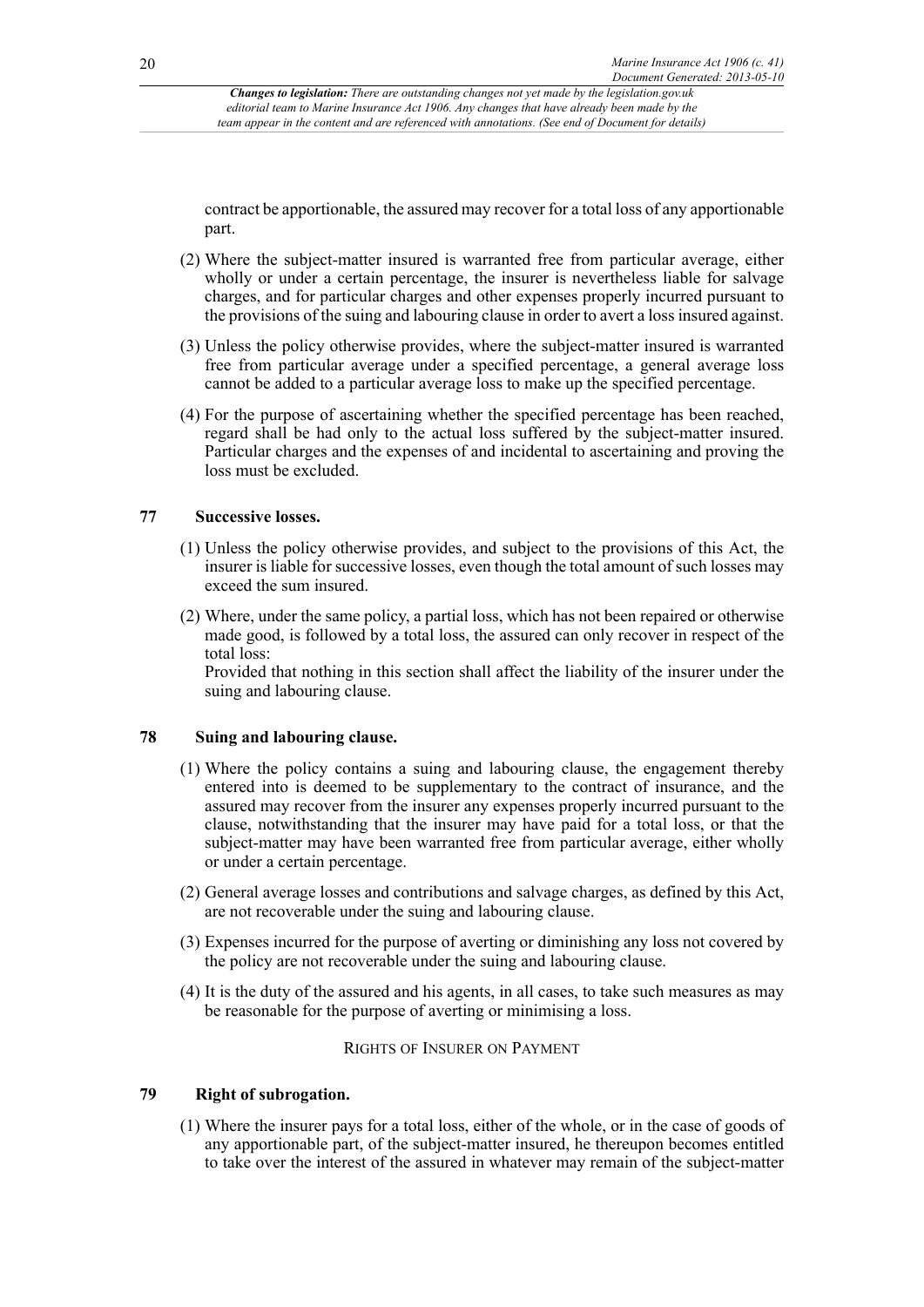so paid for, and he is thereby subrogated to all the rights and remedies of the assured in and in respect of that subject-matter as from the time of the casualty causing the loss.

(2) Subject to the foregoing provisions, where the insurer pays for a partial loss, he acquires no title to the subject-matter insured, or such part of it as may remain, but he is thereupon subrogated to all rights and remedies of the assured in and in respect of the subject-matter insured as from the time of the casualty causing the loss, in so far as the assured has been indemnified, according to this Act, by such payment for the loss.

### **80 Right of contribution.**

- (1) Where the assured is over-insured by double insurance, each insurer is bound, as between himself and the other insurers, to contribute rateably to the loss in proportion to the amount for which he is liable under his contract.
- (2) If any insurer pays more than his proportion of the loss, he is entitled to maintain an action for contribution against the other insurers, and is entitled to the like remedies as a surety who has paid more than his proportion of the debt.

### **81 Effect of under insurance.**

Where the assured is insured for an amount less than the insurable value or, in the case of a valued policy, for an amount less than the policy valuation, he is deemed to be his own insurer in respect of the uninsured balance.

#### RETURN OF PREMIUM

#### **82 Enforcement of return.**

Where the premium or a proportionate part thereof is, by this Act, declared to be returnable,—

- (a) If already paid, it may be recovered by the assured from the insurer; and
- (b) If unpaid, it may be retained by the assured or his agent.

### **83 Return by agreement.**

Where the policy contains a stipulation for the return of the premium, or a proportionate part thereof, on the happening of a certain event, and that event happens, the premium, or, as the case may be, the proportionate part thereof, is thereupon returnable to the assured.

#### **84 Return for failure of consideration.**

- (1) Where the consideration for the payment of the premium totally fails, and there has been no fraud or illegality on the part of the assured or his agents, the premium is thereupon returnable to the assured.
- (2) Where the consideration for the payment of the premium is apportionable and there is a total failure of any apportionable part of the consideration, a proportionate part of the premium is, under the like conditions, thereupon returnable to the assured.
- (3) In particular—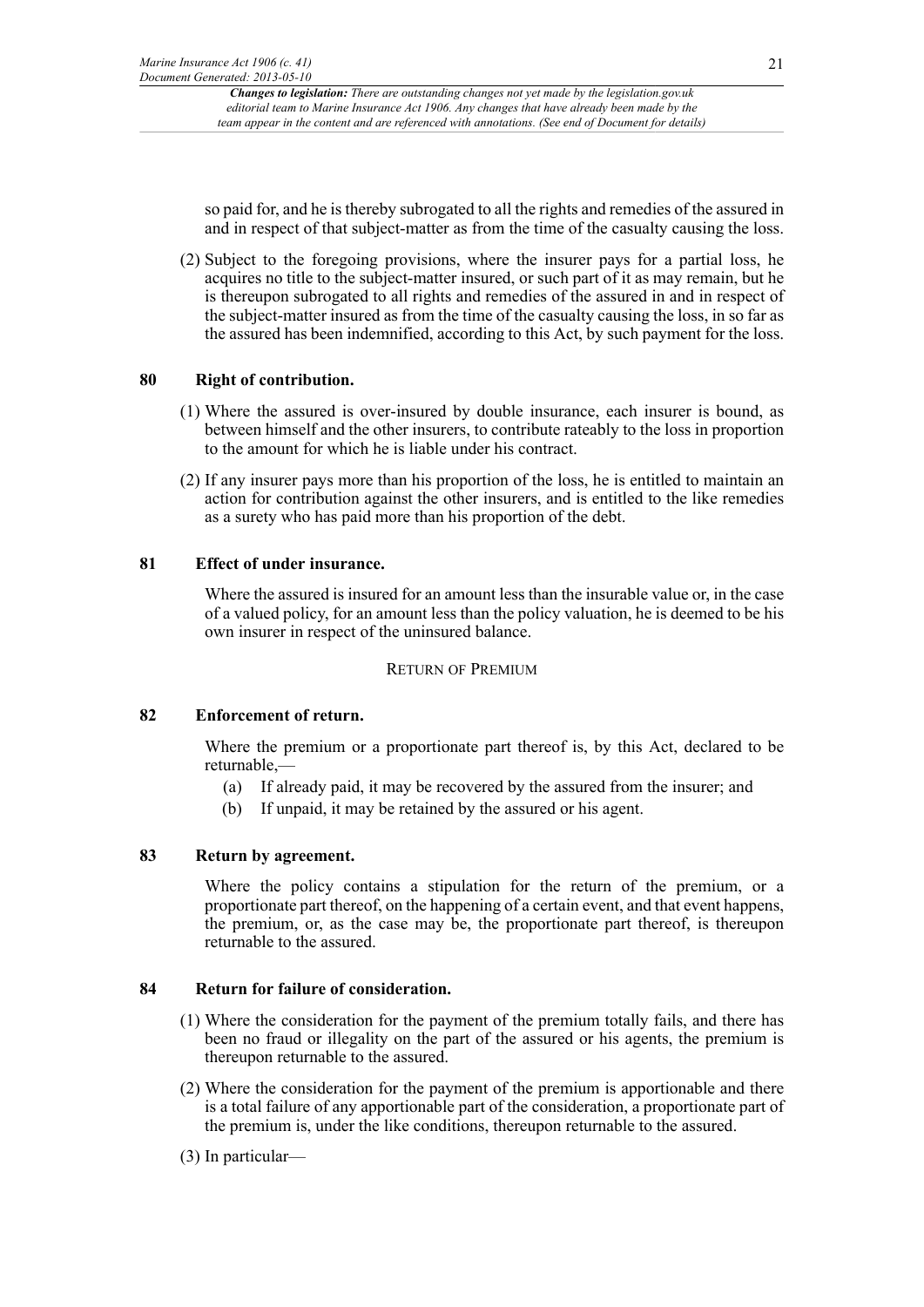- (a) Where the policy is void, or is avoided by the insurer as from the commencement of the risk, the premium is returnable, provided that there has been no fraud or illegality on the part of the assured; but if the risk is not apportionable, and has once attached, the premium is not returnable:
- (b) Where the subject-matter insured, or part thereof, has never been imperilled, the premium, or, as the case may be, a proportionate part thereof, is returnable:

Provided that where the subject-matter has been insured "lost or not lost" and has arrived in safety at the time when the contract is concluded, the premium is not returnable unless, at such time, the insurer knew of the safe arrival.

- (c) Where the assured has no insurable interest throughout the currency of the risk, the premium is returnable, provided that this rule does not apply to a policy effected by way of gaming or wagering;
- (d) Where the assured has a defeasible interest which is terminated during the currency of the risk, the premium is not returnable;
- (e) Where the assured has over-insured under an unvalued policy, a proportionate part of the premium is returnable;
- (f) Subject to the foregoing provisions, where the assured has over-insured by double insurance, a proportionate part of the several premiums is returnable:

Provided that, if the policies are effected at different times, and any earlier policy has at any time borne the entire risk, or if a claim has been paid on the policy in respect of the full sum insured thereby, no premium is returnable in respect of that policy, and when the double insurance is effected knowingly by the assured no premium is returnable.

#### MUTUAL INSURANCE

### **85 Modification of Act in case of mutual insurance.**

- (1) Where two or more persons mutually agree to insure each other against marine losses there is said to be a mutual insurance.
- (2) The provisions of this Act relating to the premium do not apply to mutual insurance, but a guarantee, or such other arrangement as may be agreed upon, may be substituted for the premium.
- (3) The provisions of this Act, in so far as they may be modified by the agreement of the parties, may in the case of mutual insurance be modified by the terms of the policies issued by the association, or by the rules and regulations of the association.
- (4) Subject to the exceptions mentioned in this section, the provisions of this Act apply to a mutual insurance.

#### **SUPPLEMENTAL**

#### **86 Ratification by assured.**

Where a contract of marine insurance is in good faith effected by one person on behalf of another, the person on whose behalf it is effected may ratify the contract even after he is aware of a loss.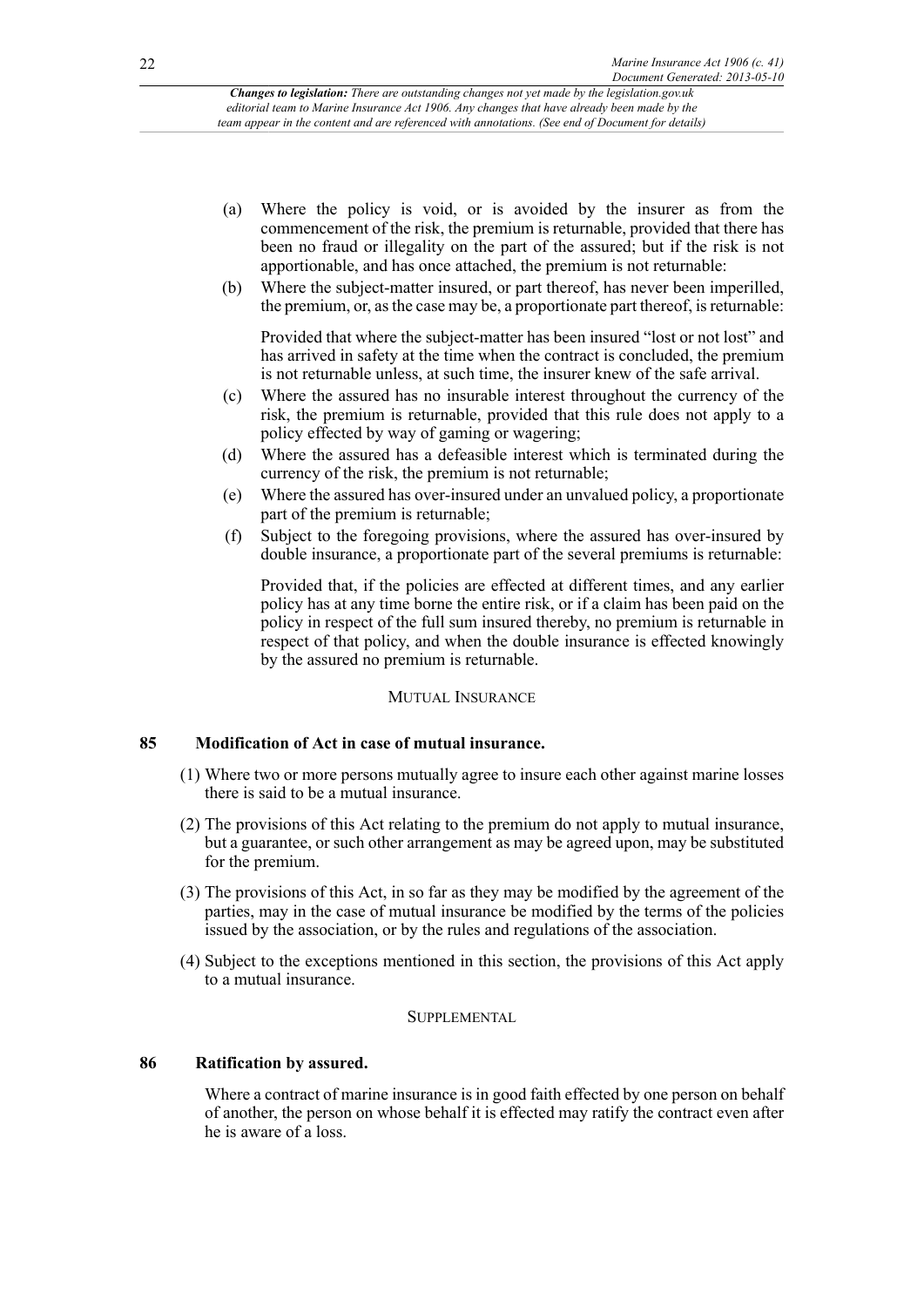### **87 Implied obligations varied by agreement or usage.**

- (1) Where any right, duty, or liability would arise under a contract of marine insurance by implication of law, it may be negatived or varied by express agreement, or by usage, if the usage be such as to bind both parties to the contract.
- (2) The provisions of this section extend to any right, duty, or liability declared by this Act which may be lawfully modified by agreement.

### **88 Reasonable time, &c. a question of fact.**

Where by this Act any reference is made to reasonable time, reasonable premium, or reasonable diligence, the question what is reasonable is a question of fact.

### **89 Slip as evidence.**

Where there is a duly stamped policy, reference may be made, as heretofore, to the slip or covering note, in any legal proceeding.

### **90 Interpretation of terms.**

In this Act, unless the context or subject-matter otherwise requires,—

"Action" includes counter-claim and set off:

"Freight" includes the profit derivable by a shipowner from the employment of his ship to carry his own goods or moveables, as well as freight payable by a third party, but does not include passage money:

"Moveables" means any moveable tangible property, other than the ship, and includes money, valuable securities, and other documents:

<span id="page-22-2"></span>"Policy" means a marine policy.

### **91 Savings.**

(1) Nothing in this Act, or in any repeal effected thereby, shall affect—

- (a) The provisions of the **[M1](#page-22-0)**Stamp Act 1891, or any enactment for the time being in force relating to the revenue;
- <span id="page-22-3"></span>(b) The provisions of the **[M2](#page-22-1)**Companies Act 1862, or any enactment amending or substituted for the same;
- (c) The provisions of any statute not expressly repealed by this Act.
- (2) The rules of the common law including the law merchant, save in so far as they are inconsistent with the express provisions of this Act, shall continue to apply to contracts of marine insurance.

### **Annotations:**

### **Marginal Citations**

<span id="page-22-4"></span><span id="page-22-1"></span><span id="page-22-0"></span>**[M1](#page-22-2)** [1891 c. 39](http://www.legislation.gov.uk/id/ukpga/1891/39). **[M2](#page-22-3)** [1862 c. 89](http://www.legislation.gov.uk/id/ukpga/1862/89).

**92, 93. . . . . . . . . . . . . . . . . . . . . . . . . . . . . . . . . [F4](#page-23-0)**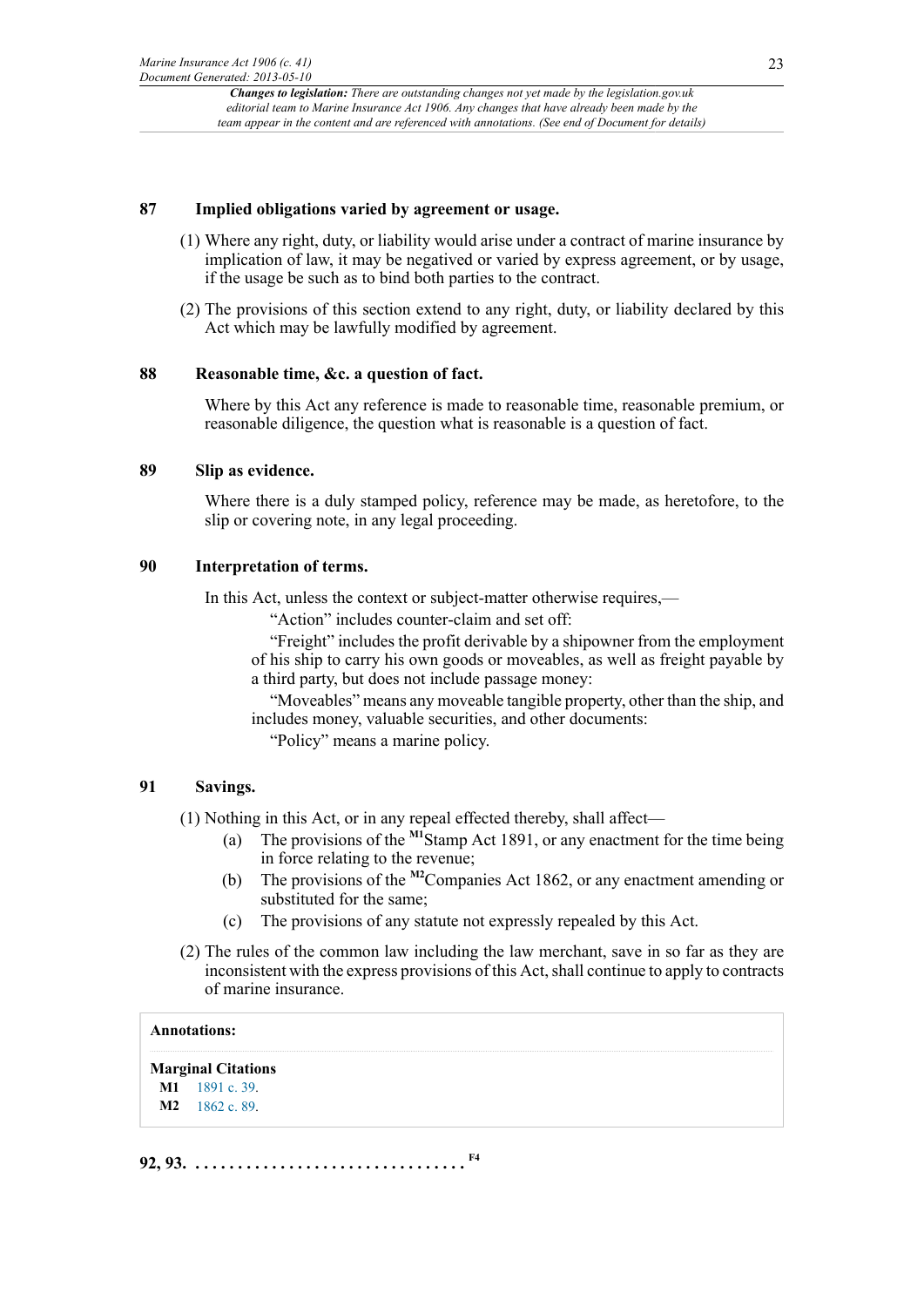### **Annotations:**

#### **Amendments (Textual)**

<span id="page-23-0"></span>**[F4](#page-22-4)** [Ss. 92,](http://www.legislation.gov.uk/id/ukpga/Edw7/6/41/section/92) [93](http://www.legislation.gov.uk/id/ukpga/Edw7/6/41/section/93), [Sch. 2](http://www.legislation.gov.uk/id/ukpga/Edw7/6/41/schedule/2) repealed by [Statute Law Revision Act 1927 \(c. 42\)](http://www.legislation.gov.uk/id/ukpga/1927/42)

### **94 Short title.**

This Act may be cited as the Marine Insurance Act 1906.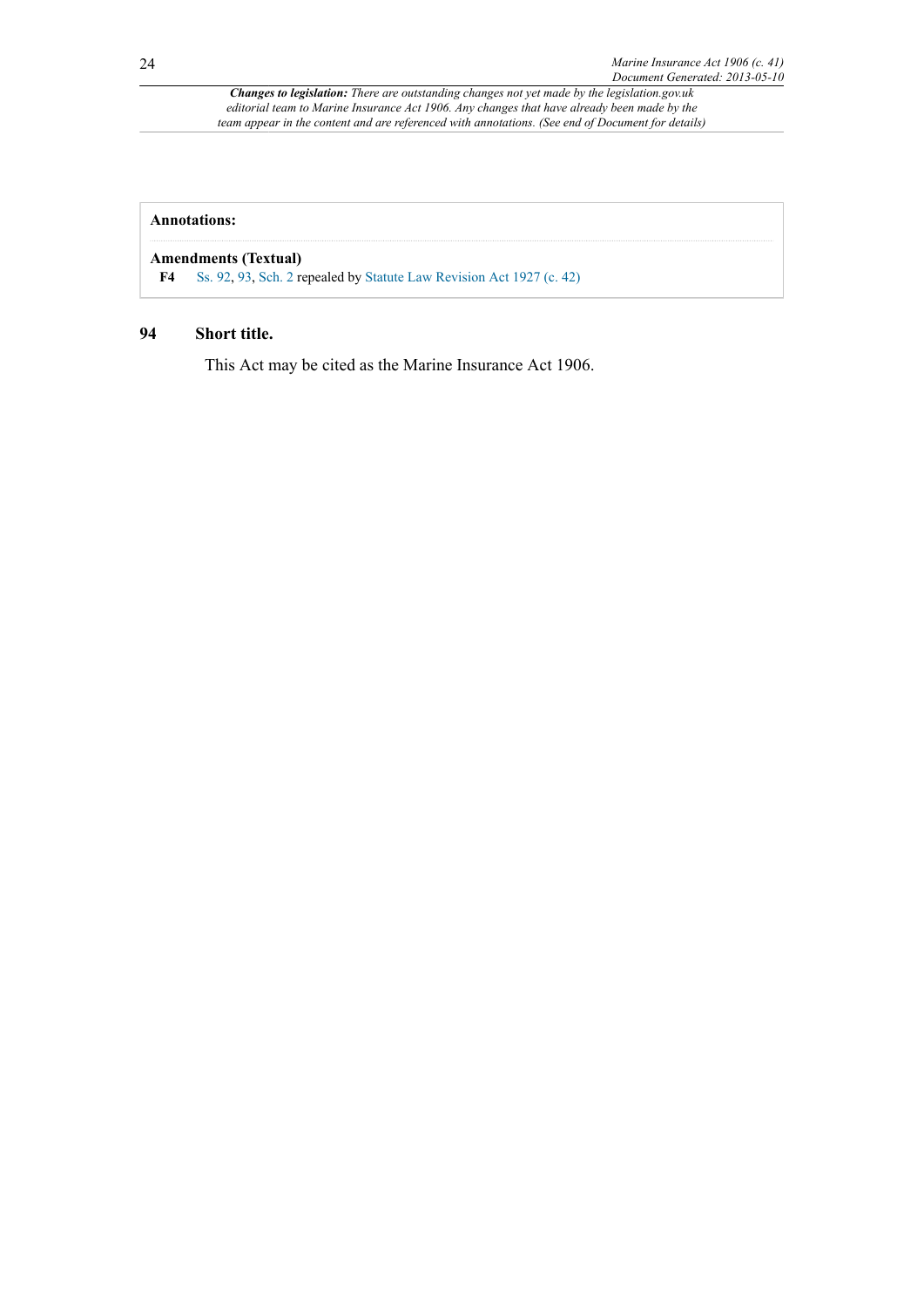*Marine Insurance Act 1906 (c. 41) FIRST SCHEDULE – Form of Policy Document Generated: 2013-05-10*

> *Changes to legislation: There are outstanding changes not yet made by the legislation.gov.uk editorial team to Marine Insurance Act 1906. Any changes that have already been made by the team appear in the content and are referenced with annotations. (See end of Document for details)*

### SCHEDULES

#### FIRST SCHEDULE Section 30.

#### FORM OF POLICY

*Lloyd's S.G. policy*

Be it known that as well in own name as for and in the name and names of all and every other person or persons to whom the same doth, may, or shall appertain, in part or in all doth make assurance and cause and them, and every of them, to be insured lost or not lost, at and from

Upon any kind of goods and merchandises, and also upon the body, tackle, apparel, ordnance, munition, artillery, boat, and other furniture, of and in the good ship or vessel called the whereof is master under God, for this present voyage, or whosoever else shall go for master in the said ship, or by whatsoever other name or names the said ship, or the master thereof, is or shall be named or called; beginning the adventure upon the said goods and merchandises from the loading thereof aboard the said ship.

upon the said ship, &c.

and so shall continue and endure, during her abode there, upon the said ship, &c. And further, until the said ship, with all her ordnance, tackle, apparel, &c., and goods and merchandises whatsoever shall be arrived at

upon the said ship, &c., until she hath moored at anchor twenty-four hours in good safety; and upon the goods and merchandises, until the same be there discharged and safely landed. And it shall be lawful for the said ship, &c., in this voyage, to proceed and sail to and touch and stay at any ports or places whatsoever

without prejudice to this insurance. The said ship, &c., goods and merchandises, &c., for so much as concerns the assured by agreement between the assured and assurers in this policy, are and shall be valued at

Touching the adventures and perils which we the assurers are contented to bear and do take upon us in this voyage: they are of the seas, men of war, fire, enemies, pirates, rovers, thieves, jettisons, letters of mart and countermart, surprisals, takings at sea, arrests, restraints, and detainments of all kings, princes, and people, of what nation, condition, or quality soever, barratry of the master and mariners, and of all other perils, losses, and misfortunes, that have or shall come to the hurt, detriment, or damage of the said goods and merchandises, and ship, &c., or any part thereof. And in case of any loss or misfortune it shall be lawful to the assured, their factors, servants and assigns, to sue, labour, and travel for, in and about the defence, safeguards, and recovery of the said goods and merchandises, and ship, &c., or any part thereof, without prejudice to this insurance; to the charges whereof we, the assurers, will contribute each one according to the rate and quantity of his sum herein assuredAnd it is especially declared and agreed that no acts of the insurer or insured in recovering, saving, or preserving the property insured shall be considered as a waiver, or acceptance of abandonment. And it is agreed by us, the insurers, that this writing or policy of assurance shall be of as much force and effect as the surest writing or policy of assurance heretofore made in Lombard Street, or in the Royal Exchange, or elsewhere in London. And so we, the assurers, are contented, and do hereby promise and bind ourselves, each one for his own part, our heirs, executors, and goods to the assured, their executors,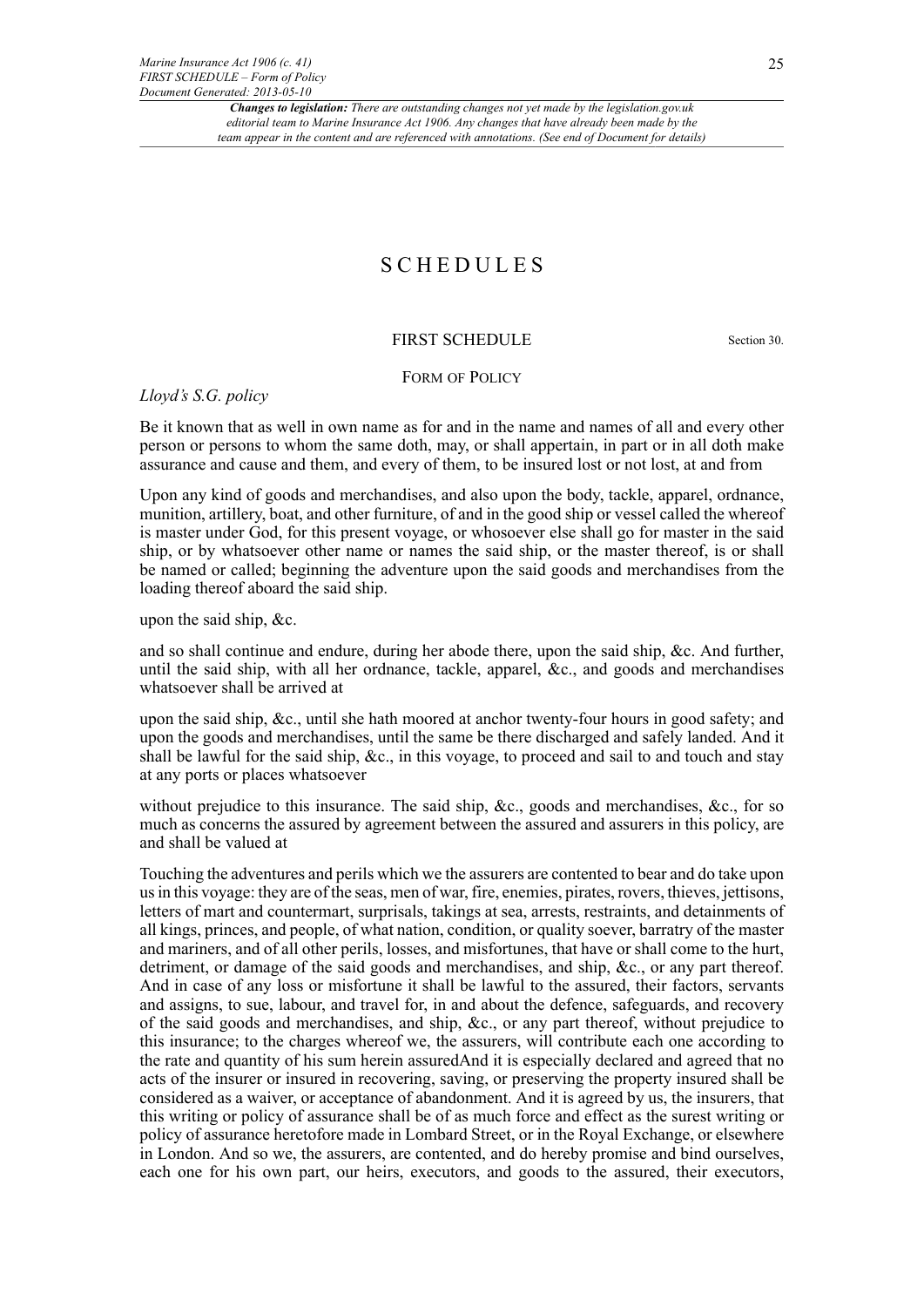administrators, and assigns, for the true performance of the premises, confessing ourselves paid the consideration due unto us for this assurance by the assured, at and after the rate of

In Witness whereof we, the assurers, have subscribed our names and sums assured in London.

*N.B.*—Corn, fish, salt, fruit, flour, and seed are warranted free from average, unless general, or the ship be stranded—sugar, tobacco, hemp, flax, hides and skins are warranted free from average, under five pounds per cent., and all other goods, also the ship and freight, are warranted free from average, under three pounds per cent. unless general, or the ship be stranded.

### **RULES FOR CONSTRUCTION OF POLICY**

*The following are the rules referred to by this Act for the construction of a policy in the above or other like form, where the context does not otherwise require:*—

### *Lost or not lost.*

1 Where the subject-matter is insured "lost or not lost," and the loss has occurred before the contract is concluded, the risk attaches unless, at such time the assured was aware of the loss, and the insurer was not.

### *From.*

2 Where the subject-matter is insured "from" a particular place, the risk does not attach until the ship starts on the voyage insured.

### *At and from.*

- 
- 3 (a) Where a ship is insured "at and from" a particular place, and she is at that place in good safety when the contract is concluded, the risk attaches immediately.
	- (b) If she be not at that place when the contract is concluded, the risk attaches as soon as she arrives there in good safety, and, unless the policy otherwise provides, it is immaterial that she is covered by another policy for a specified time after arrival.
	- (c) Where chartered freight is insured "at and from" a particular place, and the ship is at that place in good safety when the contract is concluded the risk attaches immediately. If she be not there when the contract is concluded, the risk attaches as soon as she arrives there in good safety.
	- (d) Where freight, other than chartered freight, is payable without special conditions and is insured "at and from" a particular place, the risk attaches pro rata as the goods or merchandise are shipped; provided that if there be cargo in readiness which belongs to the shipowner, or which some other person has contracted with him to ship, the risk attaches as soon as the ship is ready to receive such cargo.

#### *From the loading thereof.*

4 Where goods or other moveables are insured "from the loading thereof," the risk does not attach until such goods or moveables are actually on board, and the insurer is not liable for them while in transit from the shore to the ship.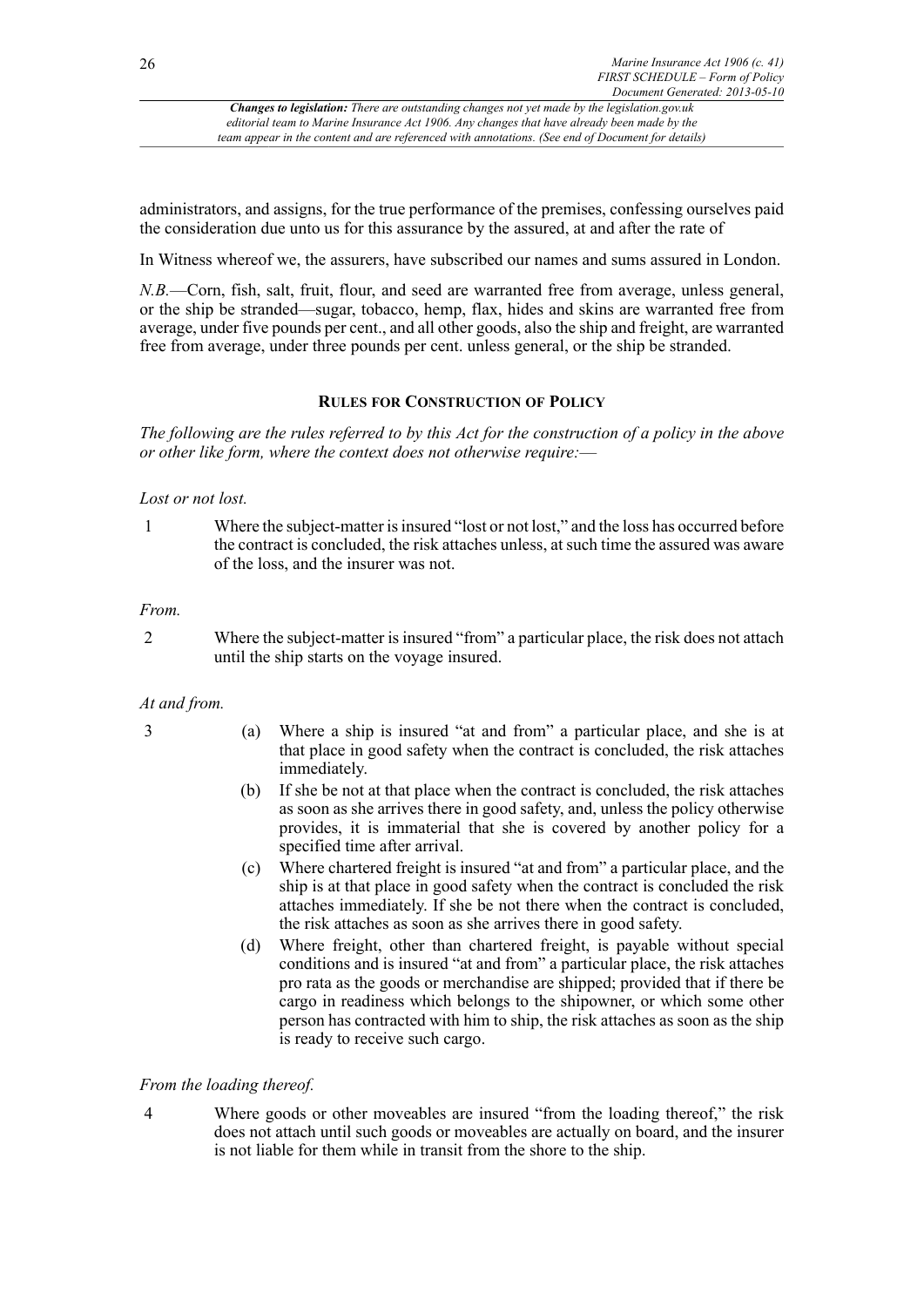#### *Safely landed.*

5 Where the risk on goods or other moveables continues until they are "safely landed," they must be landed in the customary manner and within a reasonable time after arrival at the port of discharge, and if they are not so landed the risk ceases.

#### *Touch and stay.*

6 In the absence of any further licence or usage, the liberty to touch and stay "at any port or place whatsoever" does not authorise the ship to depart from the course of her voyage from the port of departure to the port of destination.

#### *Perils of the seas.*

7 The term "perils of the seas" refers only to fortuitous accidents or casualties of the seas. It does not include the ordinary action of the winds and waves.

#### *Pirates.*

8 The term "pirates" includes passengers who mutiny and rioters who attack the ship from the shore.

#### **Annotations:**

**Modifications etc. (not altering text)**

**C4** [Sch. 1 rules 8,](http://www.legislation.gov.uk/id/ukpga/Edw7/6/41/schedule/1/rule/8) [10](http://www.legislation.gov.uk/id/ukpga/Edw7/6/41/schedule/1/rule/10) amended by [Public Order Act 1986 \(c. 64, SIF 39:2\),](http://www.legislation.gov.uk/id/ukpga/1986/64) **[s. 10\(2\)](http://www.legislation.gov.uk/id/ukpga/1986/64/section/10/2)**

#### *Thieves.*

9 The term "thieves" does not cover clandestine theft or a theft committed by any one of the ship's company, whether crew or passengers.

#### *Restraint of princes.*

10 The term "arrests, &c., of kings, princes, and people" refers to political or executive acts, and does not include a loss caused by riot or by ordinary judicial process.

#### **Annotations:**

#### **Modifications etc. (not altering text)**

**C5** [Sch. 1 rules 8,](http://www.legislation.gov.uk/id/ukpga/Edw7/6/41/schedule/1/rule/8) [10](http://www.legislation.gov.uk/id/ukpga/Edw7/6/41/schedule/1/rule/10) amended by [Public Order Act 1986 \(c. 64, SIF 39:2\),](http://www.legislation.gov.uk/id/ukpga/1986/64) **[s. 10\(2\)](http://www.legislation.gov.uk/id/ukpga/1986/64/section/10/2)**

#### *Barratry.*

11 The term "barratry" includes every wrongful act wilfully committed by the master or crew to the prejudice of the owner, or, as the case may be, the charterer.

#### *All other perils.*

12 The term "all other perils" includes only perils similar in kind to the perils specifically mentioned in the policy.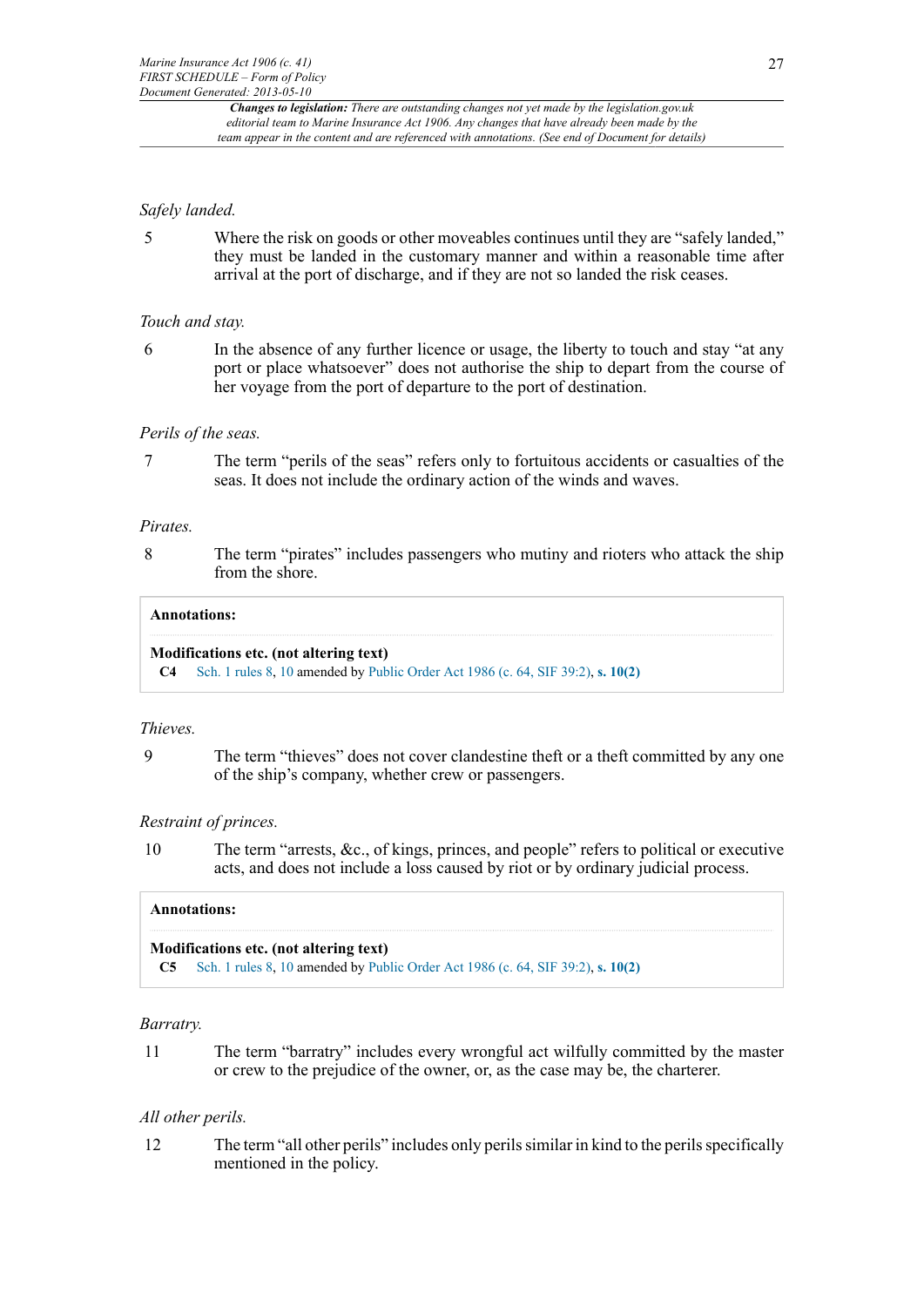#### *Average unless general.*

13 The term "average unless general" means a partial loss of the subject-matter insured other than a general average loss, and does not include "particular charges."

#### *Stranded.*

14 Where the ship has stranded, the insurer is liable for the excepted losses, although the loss is not attributable to the stranding, provided that when the stranding takes place the risk has attached and, if the policy be on goods, that the damaged goods are on board.

### *Ship.*

15 The term "ship" includes the hull, materials and outfit, stores and provisions for the officers and crew, and, in the case of vessels engaged in a special trade, the ordinary fittings requisite for the trade, and also, in the case of a steamship, the machinery, boilers, and coals and engine stores, if owned by the assured.

#### *Freight.*

16 The term "freight" includes the profit derivable by a shipowner from the employment of his ship to carry his own goods or moveables, as well as freight payable by a third party, but does not include passage money.

#### *Goods.*

17 The term "goods" means goods in the nature of merchandise, and does not include personal effects or provisions and stores for use on board.

> In the absence of any usage to the contrary, deck cargo and living animals must be insured specifically, and not under the general denomination of goods.

### <span id="page-27-1"></span>**[F5](#page-27-0)** SECOND SCHEDULE

## **Annotations: Amendments (Textual) [F5](#page-27-1)** [Ss. 92,](http://www.legislation.gov.uk/id/ukpga/Edw7/6/41/section/92) [93](http://www.legislation.gov.uk/id/ukpga/Edw7/6/41/section/93), [Sch. 2](http://www.legislation.gov.uk/id/ukpga/Edw7/6/41/schedule/2) repealed by [Statute Law Revision Act 1927 \(c. 42\)](http://www.legislation.gov.uk/id/ukpga/1927/42)

<span id="page-27-0"></span>